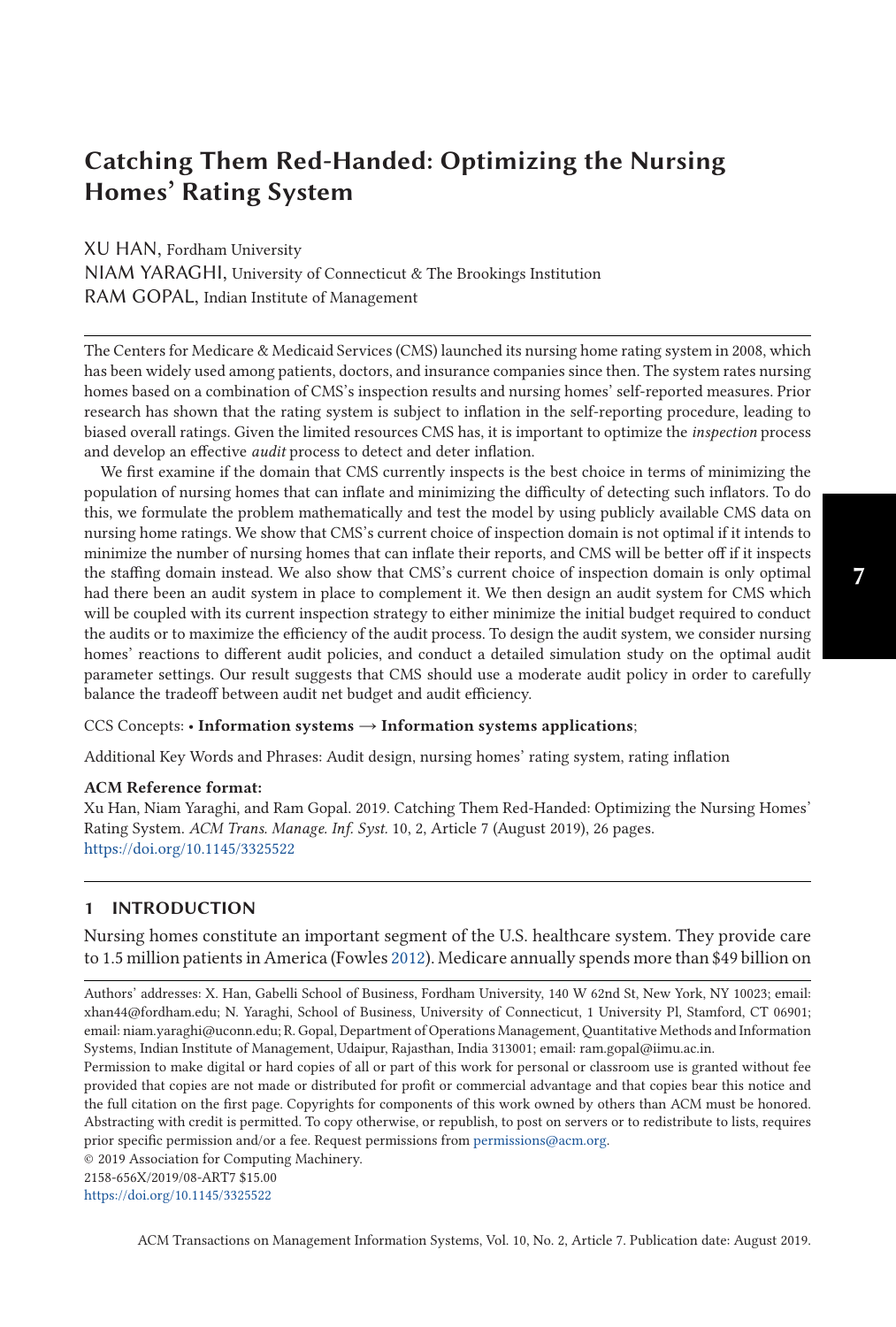the services provided in nearly 16,000 nursing homes in the United States (KFF [2017\)](#page-25-0). The medical, social, and economic importance of nursing homes led the Centers for Medicare & Medicaid Services (CMS) to design and implement a rating system for these facilities in 2008. Given the lack of alternative information resources, this publicly available rating system has become the gold standard in the industry and is being widely used by patients, physicians, and payers (Thomas [2014\)](#page-25-0).

In this rating system, CMS rates each nursing home in a 5-star scale based on its performance in three domains: *Health Inspections, Staffing*, and *Quality Measures.* The health inspections are conducted by CMS-certified inspectors, while the other two domains are self-reported by nursing homes. To rate a nursing home, CMS first conducts an on-site inspection that determines an initial rating. The nursing home will then self-report measures of its quality and staffing which can add or subtract up to two stars to or from its initial inspection rating (CMS [2015\)](#page-24-0). The two self-reported measures can significantly affect a nursing home's overall ratings; for example, a nursing home that initially receives three stars from the on-site inspection can increase its overall ratings to five stars if its self-reports excellent measures on its quality and staffing. Prior research shows that at least six percent of the nursing homes inflate their self-reported measures as a strategy to gain higher overall star ratings (Han et al. [2018\)](#page-24-0).

CMS has limited resources and inevitably has to partially rely on self-reported measures to evaluate nursing homes. This requires (1) an inspection strategy to determine the domain to be inspected directly by CMS and (2) an audit system to detect and deter fraud in the measures that are self-reported by the nursing homes. CMS, however, has neither an inspection strategy nor an audit system. This article, as we describe below, seeks to address these limitations by designing both an inspection strategy and an audit system for CMS to improve its current nursing homes' rating system.

Currently, CMS only inspects the *Health Inspections* domain and leaves the other two domains to be self-reported by the nursing homes. It is not yet known if inspecting this particular domain is the optimal strategy. In this research, we examine other measures which CMS can inspect directly in order to either minimize the population of nursing homes that can inflate their self-reported measures or minimize the difficulty of detecting the ones that engage in such behavior.

When it comes to self-reporting, a typical practice is to design an audit system to detect and deter fraud. A well-known example is the audit system implemented by Internal Revenue Service (IRS), which is shown to significantly reduce the extent of income tax evasion in the US (Cebula [2012\)](#page-24-0). Despite its benefits, CMS currently does not have any audit system in place. To bridge this gap, we design an effective audit system for CMS to control inflation in the self-reported measures. In our design, CMS randomly audits a portion of nursing homes which have gained additional stars through self-reporting and fines the caught inflators according to a pre-announced rate. CMS adds the collected penalties to its budget which funds more audits within the same year. Under this audit mechanism, the reaction of the nursing homes that do not inflate is different from those that do. In other words, although the honest nursing homes' reporting behaviors are not affected by CMS's audit policy, the inflators will change their self-reporting behavior based on their expected profits under different CMS auditing policies.

This study presents major insights for improving the inspection system and designing an audit strategy. We develop a general inspection measure selection model and optimize the selection of inspection domains. We then focus on the case in which the settings are kept as close to CMS's current practice as possible in order to obtain insights that can directly guide CMS's current rating system reform. We tried two objectives by either minimizing the population of nursing homes that can inflate their self-reported measures or minimizing the difficulty of detecting the ones that engaged in such behavior. Our results indicate that, to minimize the population of nursing homes that can inflate, CMS will be better off inspecting the staffing domain. However, the *Health*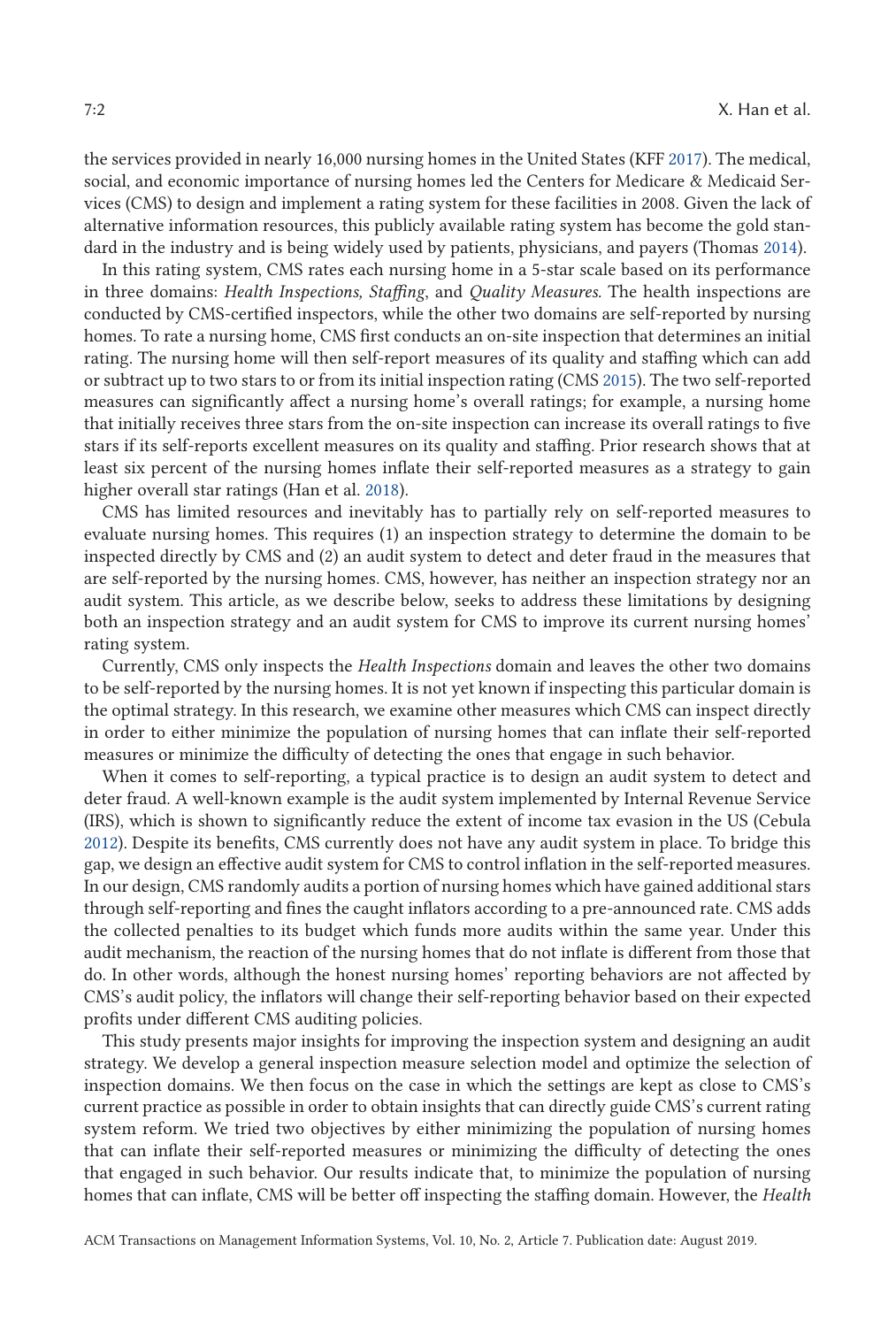*Inspection* domain CMS is currently inspecting is optimal only in terms of minimizing the difficulty to detect inflators in the audit, and an effective audit system has to be in place to work together with the inspection procedure. We develop conditions on the audit parameter settings and justify our findings through simulation.

The findings of this research have implications for other rating systems with similar features. For example, mandated by the Medicare Access & CHIP Reauthorization Act (MACRA) of 2015, CMS has to calculate a performance score for clinicians in the US based on a similar composition of inspected and self-reported measures. Similar to the nursing homes' star rating, the clinicians' performance score, which is the basis of Medicare payments to physicians, suffers from the shortcomings that we discussed earlier. As a result, our findings about optimal inspection domain selection and audit strategy design also apply in this context.

This article proceeds as follows: In Section 2, we review the related literature on audit systems to detect and deter fraudulent behavior. In Section [3,](#page-4-0) we develop a general model to formulate the inspection strategy and convert it into a linear optimization problem. We use the publicly available data from CMS to optimize our model and select the inspection domain based on the two objectives of minimizing the population of nursing homes that can inflate, and minimizing the difficulty for detecting inflators. In Section [4,](#page-14-0) we design the audit system. We consider nursing homes' reaction to different audit policies and derive conditions on the parameter settings of the audit for two objective functions of minimizing the audit's budget and maximizing the audit efficiency. We then conduct a simulation of the audit process to examine our analytical results. Finally, Section [5](#page-18-0) concludes the article.

# **2 LITERATURE REVIEW**

Researchers have developed various methods to detect fraud across a wide variety of disciplines from finance and management to sports and academia (Abbasi et al. [2010,](#page-24-0) [2012,](#page-24-0) [2015;](#page-24-0) Bai et al. 2010; Cecchini et al. [2010;](#page-24-0) Duggan and Levitt [2000;](#page-24-0) Jacob and Levitt [2003;](#page-25-0) Lau et al. [2011;](#page-25-0) Li et al. [2015;](#page-25-0) Masud et al. [2011;](#page-25-0) Mayzlin et al. [2012;](#page-25-0) Wright and Marett [2010;](#page-25-0) Xiao et al. [2018;](#page-25-0) Zhang et al. [2013\)](#page-25-0). The fundamental approach of all fraud detection methods is to pinpoint "abnormal patterns" embedded in the data. We group these methods into different streams based on their approach to identify such uncommon patterns.

The first stream of research constitutes of studies that apply "majority rule" to detect abnormal patterns. In this method, researchers first determine the behavior of the majority of the population as the baseline and then identify unusual behaviors by comparing individuals' behaviors with the majority's baseline. Josang and Ismail [\(2002\)](#page-25-0) and Ma et al. [\(2013\)](#page-25-0) develop a mechanism to detect fake ratings in which a rater is considered dishonest, if the evaluation from all other raters falls in this rater's beta distribution rejection region. Jindal and Liu [\(2008\)](#page-25-0) build a logistic regression model using a collection of rating features to distinguish fake ratings. Lim et al. [\(2010\)](#page-25-0) propose a scoring method to measure the degree of spam for each reviewer to identify fake ratings, and apply the method on an Amazon review dataset. Wang et al. [\(2011\)](#page-25-0) use a graphical method to analyze the relationship among raters, ratings, and entities. Mukherjee et al. [\(2013\)](#page-25-0) design a rating fraud detection model which identifies fake ratings by calculating their deviation from the majority. These studies rely on the majority rule for fraud detection and the assumption that the population provides a consistent evaluation of a certain subject. However, this assumption does not always hold true, especially in cases where the population by nature has diversified opinion about the same subject.

In the second stream, researchers focus on to the unusual and abrupt changes in certain indicators to identify fraud. DellaVigna and La Ferrara [\(2010\)](#page-24-0) propose a method to detect illegal arms trade between countries under embargo using the weapon manufacturers' stock prices as a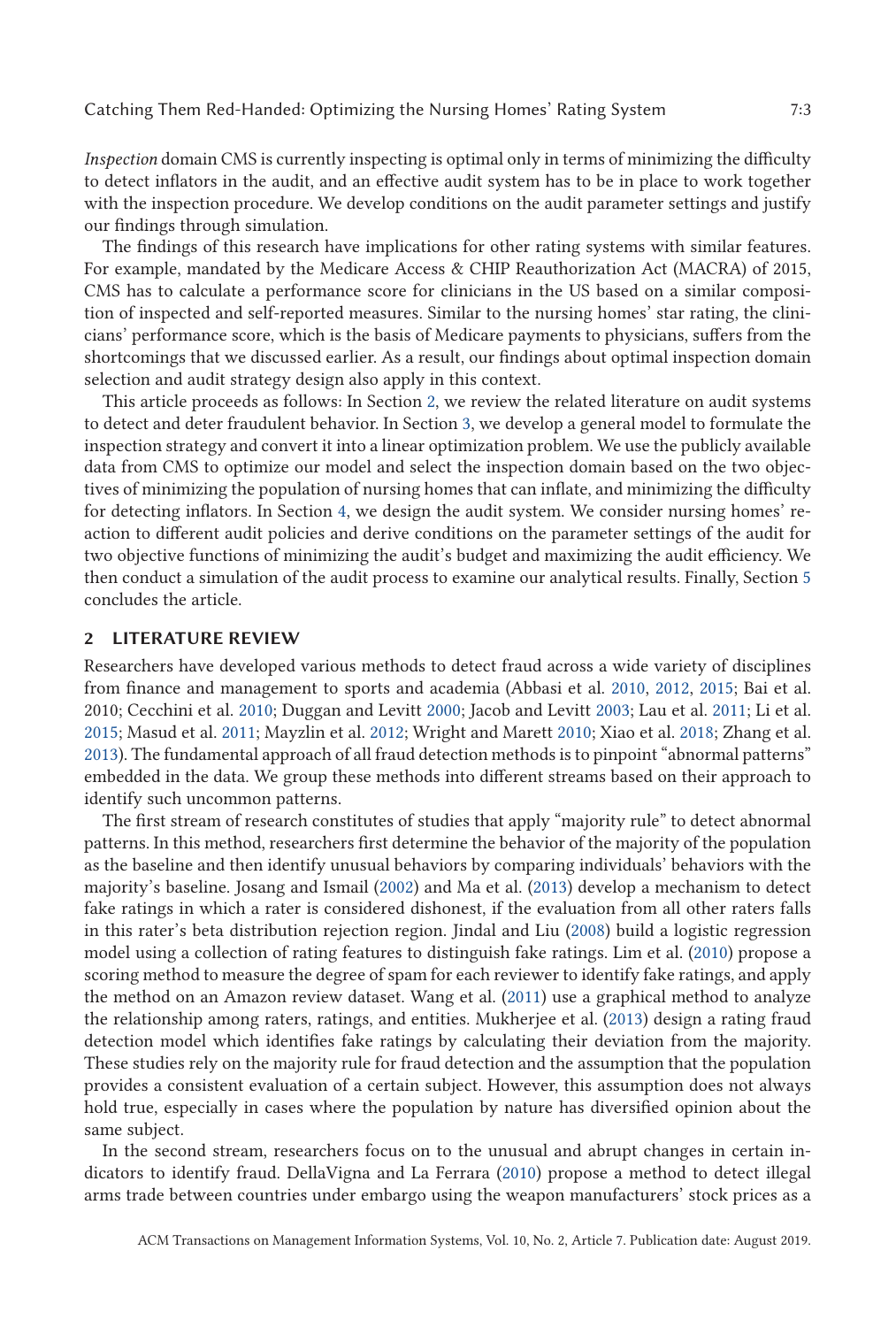proxy and analyzing their fluctuations as turmoil and conflicts arise at certain geographical areas. Liu and Sun [\(2010\)](#page-25-0) propose a method to detect malicious fake ratings based on overall rating as an indicator. When a large amount of fake ratings is submitted over a short period, the overall rating will show unusual sudden change.

In the third stream, researchers compare suspicious behaviors with formerly known honest peers to detect fraud. Dellarocas [\(2000\)](#page-24-0) detects suspicious ratings using the previously identified honest ratings as a filter to explore dissimilarities. Teacy et al. [\(2006\)](#page-25-0) evaluate the trustworthiness of a rater by comparing her ratings with the other previously identified honest raters. Liu et al. [\(2014\)](#page-25-0) utilize difference between local and global ratings to identify fake ratings.

The methodologies discussed above cannot be directly applied by CMS to detect fraudulent self-reporting in the nursing homes' rating system. First, nursing homes are located at various locations, with different market environments and types of patients. As a result, the patients' ratings can be very much diversified, even though they may have received similar services. For example, some issues may be important for certain groups of patients but not for others. In such cases, every opinion can be truth-reflecting, and therefore the majority rule does not apply. Second, the selfreported measures have been used for years without being audited, thus the rating patterns over the year, though probably inflated, can be very consistent. Consequently, it is difficult to identify any "sudden change" in the patterns of self-reported measures. Third, the group of inflation detection methods, like the other two, require substantial data on the characteristics of those who are more likely to commit fraud. However, there is currently no audit system to identify the inflators, and therefore it is very difficult to identify the characteristics of the inflating nursing homes. Fraud detection methods are usually problem-dependent, and to the best of our knowledge, few effective fraud detection methods for the nursing home rating system have been reported in the existing literature.

Recent studies on the CMS nursing home rating system shed light on this nursing home selfreporting inflation problem. Han et al. [\(2018\)](#page-24-0) collected CMS rating data over 2009–2013 and the corresponding financial data reported by Office of Statewide Health Planning and Development (OSHPD) and patients' complaints data reported by California Department of Public Health (CDPH) for 1219 nursing homes in California to empirically examine the key factors that affect the changes in the star rating of a nursing home. The results indicate a significant positive association between the change in nursing homes' star ratings and their financial incentives. It is also demonstrated that the improvement in ratings cannot be explained by nursing homes' legitimate efforts to improve their service qualities. A prediction model is developed to evaluate the extent of inflation among the nursing homes which identifies 6% to 8.5% nursing homes to be likely inflators in the current system. The results provide important guidelines on evaluating parameters in the nursing home rating system, such as nursing homes' financial conditions and nursing home population in each rating level. Building on the prior research by Han et al. [\(2018\)](#page-24-0), in this article we first set up a model to identify the domain which CMS should inspect in order to reduce the possibility of inflation, and then accordingly design an audit system.

Given the limitations of auditing resources, it is important to design audit policies in which resources are optimally allocated to maximize compliance. The audit process will be more efficient when the resources are focused on auditing agents that are more likely to be noncompliant. This implies that rather than a static audit procedure in which the probability of being selected for an audit is assigned randomly, the auditing agency should adopt a dynamic strategy in which the probability of audit is adjusted by the information obtained through the previous audits (Raymond [1999;](#page-25-0) Friesen [2003;](#page-24-0) Stafford [2008\)](#page-25-0).

For example, Gilpatric et al. [\(2011\)](#page-24-0) design an auditing strategy in which the audit probability is higher for those firms that the difference between expected and reported emissions is greatest and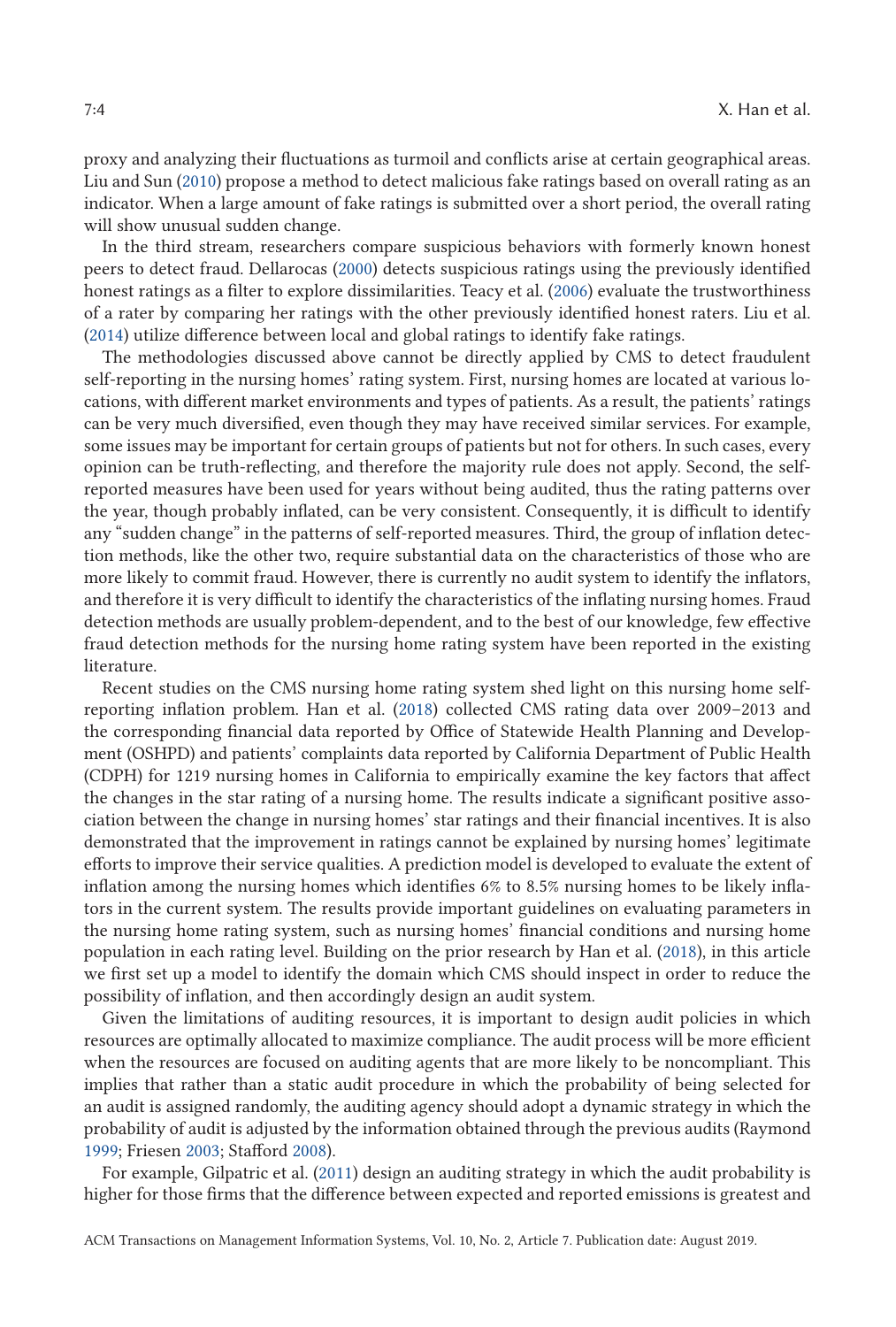<span id="page-4-0"></span>show that firms report higher levels of emissions under this strategy. Oestreich [\(2015\)](#page-25-0) investigates how firms change their self-reporting behavior when the auditing strategy shifts from a random process to a competitive mechanism in which firms with lower self-reported measures of emissions are more likely to be subject of an audit. He shows that a competitive audit mechanism leads to more truthful self-reporting. Macho-Stadler and Pérez-Castrillo [\(2006\)](#page-25-0) design an optimal audit strategy to minimize the level of emissions and show that it is optimal to allocate the resources primarily to the easiest-to-monitor firms and less to those firms that value pollution.

A significant body of literature examine the role of self-reporting in compliance with and enforcement of regulations (Harford [1987;](#page-24-0) Helland [1998;](#page-24-0) Innes [1999;](#page-24-0) Kaplow and Shavell [1994;](#page-25-0) Livernois and McKenna [1999;](#page-25-0) Malik [1993\)](#page-25-0). These studies conclude that self-reporting combined with an audit strategy increases compliance. Peer-reviews, as another form of self-reporting, have been shown to be associated with both perceived (Hilary and Lennox [2005\)](#page-24-0) and actual (Casterella et al. [2009\)](#page-24-0) audit quality of accounting firms.

In the context of nursing homes' rating system, CMS has no auditing strategy. This shortcoming has led to an increased level of inflation in the self-reported measures and unreliable ratings. Our work contributes the literature by designing an audit strategy which uses the self-reported performance measures to optimally assign audit probabilities such that the audit budget is minimized and the efficiency of the audit process in terms of the ratio of caught inflators to audited honest nursing homes is minimized.

### **3 INSPECTION STRATEGY**

Without proper monitoring in the self-reporting process, nursing homes have significant incentives to report inflated measures to CMS in order to achieve higher overall star ratings. Such biased ratings will not only mislead those who rely on this information to make medical decisions, but will also undermine those truthful nursing homes that pursue genuine efforts to improve their ratings. The selection of inspection domain determines which domains are left self-reported, and has prolonged effects on the reliability of CMS's ratings.

Currently, CMS uses a method in which the service quality of a nursing home is first evaluated in several itemized measures, either through inspection or through self-reporting. These measures are then consolidated into three domains and each domain is then assigned a star rating. Table [1](#page-5-0) gives a summary of the itemized measures in each of the current domain. For these three domains, CMS only inspects one of them and rely on nursing homes to self-report their performance in the other two.

We argue that this may not be the optimal mechanism to conduct inspection due to the following reasons: First, there can be information loss when consolidating itemized measures into three domains. Even there is no inflation issue, this consolidation can lead to inaccuracy in the star rating, i.e., the true service quality difference between two five-star nursing homes may be bigger than the service quality difference between a five-star and a three-star nursing home, which significantly deviate from people's common perception about these star ratings. Second, relying on self-reported data for certain domains in the star rating procedure introduces potential inflation issues. We understand that, due to limited resources, CMS is not able to inspect all the measures, but CMS could potentially divert its resources to inspect other measures other than the measures it currently does.

In this section, we examine alternative inspection strategies under different objectives to identify which measures CMS should inspect in order to ensure that the population of nursing homes that can inflate their self-reported measures is minimized or the difficulty of detecting the ones that engaged in such behavior is minimized. We assume that all nursing homes are profit maximizing. In other words, they seek for the best possible rating to maximize their expected payoff. This assumption is consistent with our data in which the majority of nursing homes are for-profit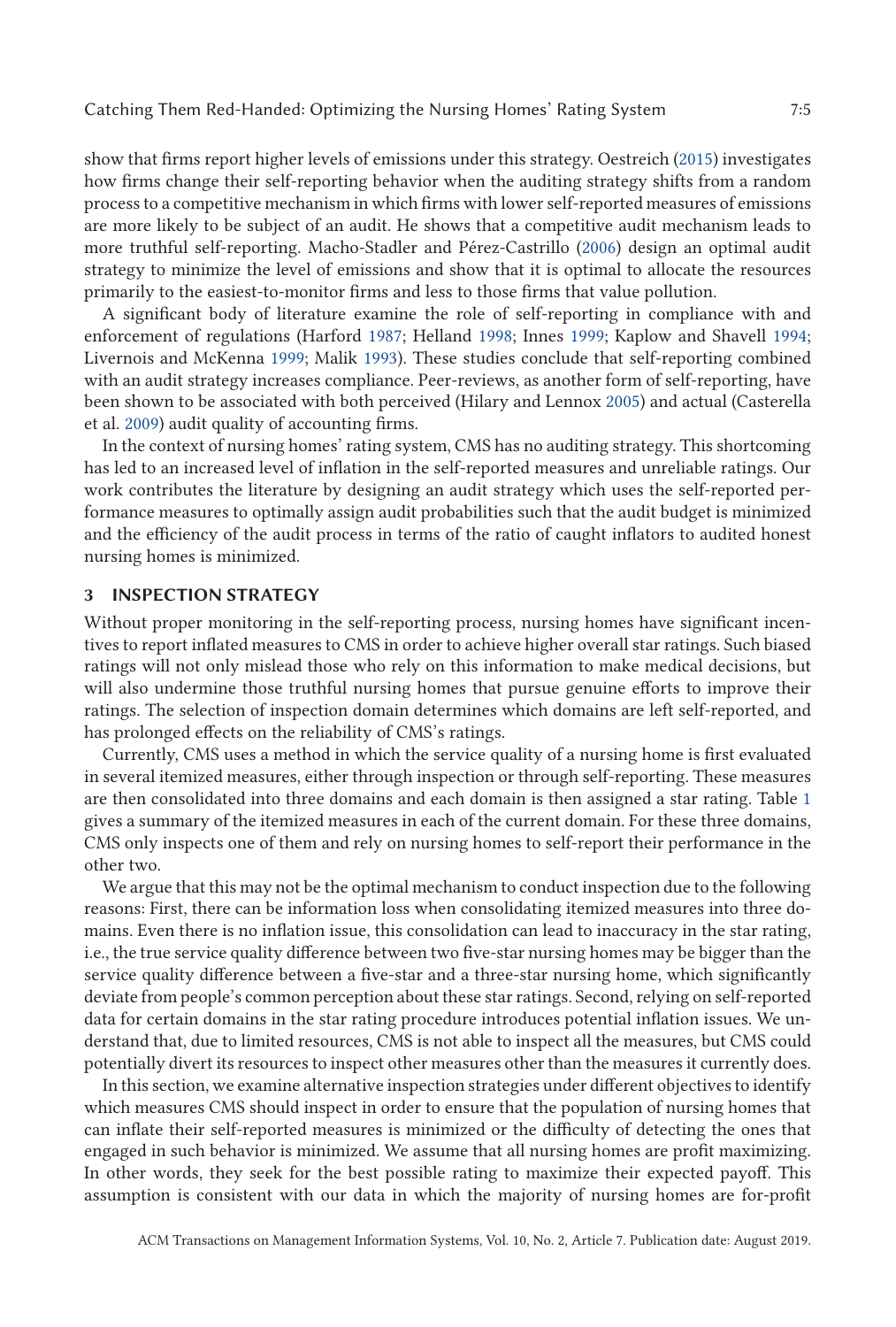| Health Inspection (H: Health; F: Fire<br>Safety)                   | Staffing                           | Quality Measures (L: long-star; S:<br>$Short$ -stay)                                             |
|--------------------------------------------------------------------|------------------------------------|--------------------------------------------------------------------------------------------------|
| Count of Administration Deficiencies (H)                           | RN hours/day                       | Percent of residents whose need for help<br>with activities of daily living has<br>increased (L) |
| Count of Environmental Deficiencies (H)                            | LPN hours/day                      | Percent of high-risk residents with<br>pressure sores (L)                                        |
| Count of Mistreatment Deficiencies (H)                             | Nurse aide hours/day               | Percent of residents who have/had a<br>catheter inserted and left in their bladder<br>(L)        |
| Count of Nutrition and Dietary<br>Deficiencies (H)                 | <b>Total Licensed</b><br>hours/day | Percent of residents who were physically<br>restrained (L)                                       |
| Count of Pharmacy Service Deficiencies<br>(H)                      | Total Nurse hours/day              | Percent of residents with a urinary tract<br>infection $(L)$                                     |
| Count of Quality of Care Deficiencies (H)                          |                                    | Percent of residents who self-report<br>moderate to severe pain (L)                              |
| Count of Resident Assessment<br>Deficiencies (H)                   |                                    | Percent of residents experiencing one or<br>more falls with major injury (L)                     |
| Count of Resident Rights Deficiencies (H)                          |                                    | Percent of residents with pressure ulcers<br>that are new or worsened (S)                        |
| Count of Building Construction<br>Deficiencies (F)                 |                                    | Percent of residents who self-report<br>moderate to severe pain (S)                              |
| Count of Corridor Walls and Doors<br>Deficiencies (F)              |                                    |                                                                                                  |
| Count of Electrical Deficiencies (F)                               |                                    |                                                                                                  |
| Count of Emergency Plans and Fire Drills<br>Deficiencies (F)       |                                    |                                                                                                  |
| Count of Exits and Egress Deficiencies (F)                         |                                    |                                                                                                  |
| Count of Exit and Exit Access<br>Deficiencies (F)                  |                                    |                                                                                                  |
| Count of Fire Alarm Systems<br>Deficiencies (F)                    |                                    |                                                                                                  |
| Count of Furnishings and Decorations<br>Deficiencies (F)           |                                    |                                                                                                  |
| Count of Hazardous Area Deficiencies (F)                           |                                    |                                                                                                  |
| Count of Illumination and Emergency<br>Power Deficiencies (F)      |                                    |                                                                                                  |
| Count of Interior Finish Deficiencies (F)                          |                                    |                                                                                                  |
| Count of Laboratories Deficiencies (F)                             |                                    |                                                                                                  |
| Count of Medical Gases and<br>Anesthetizing Areas Deficiencies (F) |                                    |                                                                                                  |
| Count of Miscellaneous Deficiencies (F)                            |                                    |                                                                                                  |
| Count of Building Service Equipment<br>Deficiencies (F)            |                                    |                                                                                                  |
| Count of Smoke Compartmentation and<br>Control Deficiencies (F)    |                                    |                                                                                                  |
| Count of Smoking Regulations<br>Deficiencies (F)                   |                                    |                                                                                                  |
| Count of Automatic Sprinkler Systems<br>Deficiencies (F)           |                                    |                                                                                                  |
| Count of Vertical Openings Deficiencies<br>(F)                     |                                    |                                                                                                  |

<span id="page-5-0"></span>Table 1. Itemized Measures for Each Domain (Health Inspection, Staffing, and Quality Measures)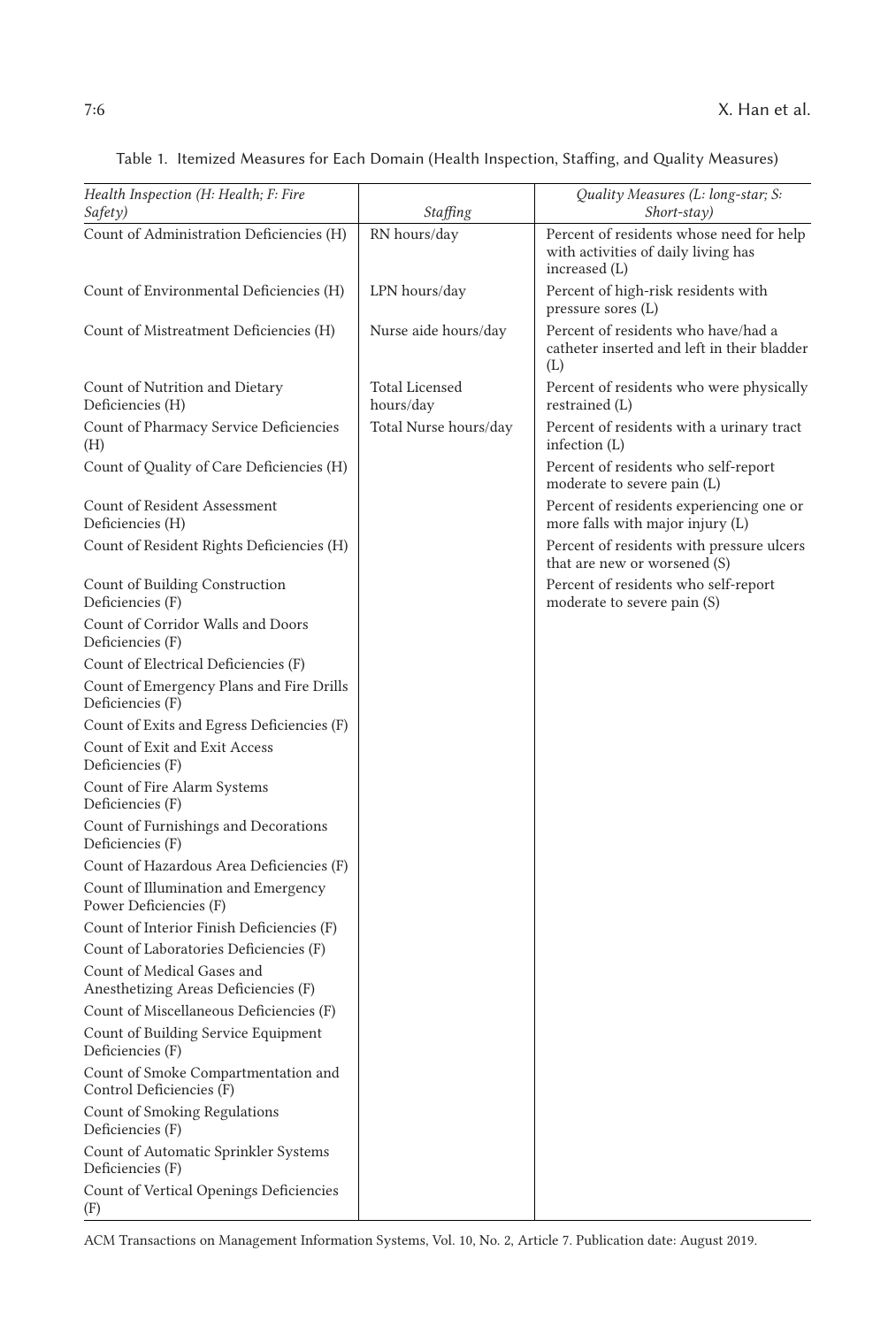| <b>Nursing Home</b> | Measure A Measure B |  |
|---------------------|---------------------|--|
| 1 (Inflator)        |                     |  |
|                     |                     |  |
| 3 (Inflator)        |                     |  |
|                     |                     |  |
|                     |                     |  |

Table 2. Nursing Homes' True Service Quality (0-Not good, 1-Good)

|  |  |  |  | Table 3. Rating Pattern Distribution |  |  |
|--|--|--|--|--------------------------------------|--|--|
|--|--|--|--|--------------------------------------|--|--|

|      | Rating Pattern $(AB)$   Probability to observe rating pattern $(AB)$ |
|------|----------------------------------------------------------------------|
| (00) | 0.4                                                                  |
| (01) | 0.4                                                                  |
| (10) |                                                                      |
|      | 0.2                                                                  |

nursing homes. We formulate CMS's inspection strategy in two models then empirically test our models using CMS's historical data.

### **3.1 An Illustrative Example**

In this section, we introduce an illustrative example to explain different inspection objectives CMS can use. We mainly consider two objectives: minimizing the population of nursing homes that can potentially inflate their ratings and minimizing the difficulty to detect inflators in the following audit procedure.

Suppose CMS is running a small system with five nursing homes. Each nursing home is evaluated based on two measures, called A and B. Each measure has two levels, and we use 1 to denote good service quality and 0 to denote bad service quality. The true service quality for all five nursing homes is shown in Table 2. Due to limited budget and human resources, CMS can only inspect one of the two measures and leave the other one to be self-reported by nursing homes. The question is to determine which measure is the optimal for CMS to inspect. Suppose that among the five nursing homes, nursing homes 1 and 3 are inflators, and they seek every opportunity to inflate their measures in order to achieve better ratings. CMS does not know which nursing home in the population is an inflator. However, CMS has the rating pattern distribution as shown in Table 3, which can be used in the audit to detect suspicious patterns.

In this example, 80% of nursing homes are not performing well on measure A, while 40% of nursing homes are not performing well on measure B. From CMS's perspective, a large population (80%) can potentially inflate on measure A, while only 40% can potentially inflate on measure B. As a result, CMS may choose to conduct inspection on A in order to minimize the potential population of inflators. However, in this case, nursing homes 1 and 3 will choose to inflate on measure B, and inspecting measure A can lead to the rating pattern as shown in Table [4.](#page-7-0) The two inflators will blend in into common rating patterns, leading to the same rating pattern for nursing homes 1–4, and can be relatively difficult to detect the inflators in the following audit. On the other hand, if CMS conducts inspection on measure B, nursing homes 1 and 3 can only inflate on measure A, leading to the rating pattern as shown in Table [5.](#page-7-0)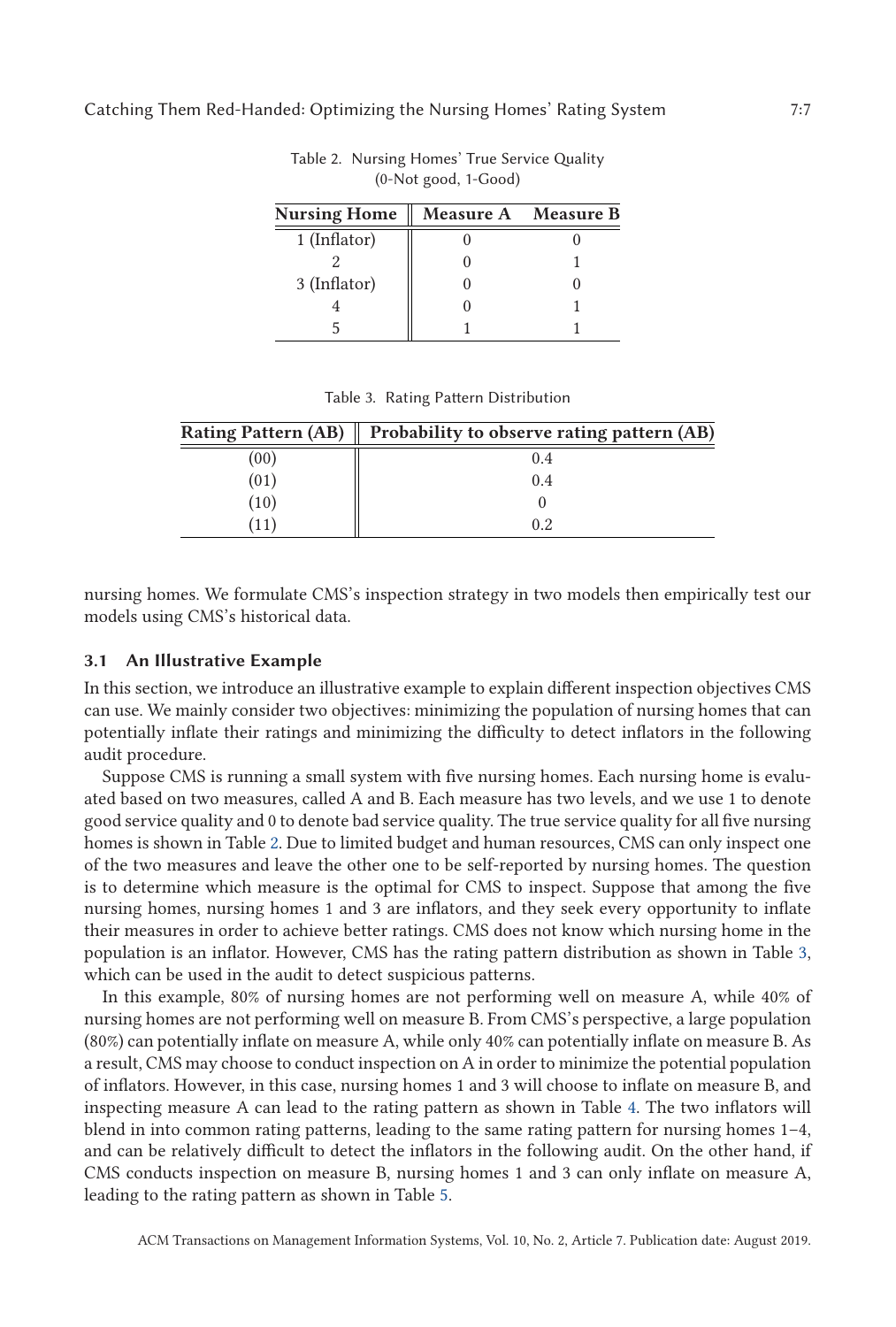| <b>Nursing Home</b> | Measure A Measure B |  |
|---------------------|---------------------|--|
| 1 (Inflator)        |                     |  |
|                     |                     |  |
| 3 (Inflator)        |                     |  |
|                     |                     |  |
|                     |                     |  |

<span id="page-7-0"></span>Table 4. Rating Patter if CMS Inspects Measure A

Table 5. Rating Patter if CMS Inspects Measure B

| <b>Nursing Home</b> | Measure A Measure B |  |
|---------------------|---------------------|--|
| 1 (Inflator)        |                     |  |
|                     |                     |  |
| 3 (Inflator)        |                     |  |
|                     |                     |  |
|                     |                     |  |
|                     |                     |  |

According to the rating pattern distribution, [\(10\)](#page-11-0) is a pattern which was rarely observed before. This can trigger a red flag immediately and result in an easy detection of the two inflators in the audit. For each nursing home, it will end up with a rating pattern with certain probability after self-reporting. We define the audit difficulty to be the sum of these rating pattern probabilities for all nursing homes. In this particular example, each inflator ends up with a rating pattern with probability 0, thus the total audit difficulty is defined to be  $0 + 0 = 0$ . For CMS, conducting inspection on measure B minimizes the difficulty to detect inflators in the audit. In the following sections, we will discuss the mathematical formulation for minimizing potential inflator population and minimizing the difficulty to detect inflators in detail and test our models by using CMS data.

### **3.2 Minimizing the Population of Nursing Homes that Can Inflate**

In this formulation, we minimize the population of nursing homes that can inflate. A detailed list of notations and symbols is provided in Table [6.](#page-8-0)

Consider a problem with *K* measures indexed by *k* and *I* nursing homes indexed by *i*. For each measure, there are *m* possible levels that a nursing home can self-report. The measure which CMS inspects is denoted by a binary decision variable  $y_k$  where  $k \in \{1, \ldots, K\}$  and  $y_k = 1$  *iff* the measure is selected for inspection. For each nursing home *i*, we introduce a binary status variable  $x_i$ , where  $i \in \{1, \ldots, I\}$  and  $x_i = 1$  *iff* the nursing home is inflating.  $x_{ik}$  is a binary status variable introduced to indicate whether nursing home *i* inflates on measure  $k \cdot x_{ik} = 1$  *iff* nursing home *i* chooses to inflate on measure *k*. We use Δ*profikm* to denote the profit gain if nursing home *i* chooses to report level *m* on measure *k*.  $\Delta prof_{ikm} = 0$  if the nursing home reports truthfully on measure *k*.  $\Delta prof_{ikm} > 0$  if the nursing home inflates its self-reported level on measure *k*. The problem has a two-level structure: At the lower level, nursing homes maximize their expected profits by choosing the level to report at each measure. At the higher level, CMS minimizes the population of nursing homes that can inflate by selecting measures to conduct inspection on. The detailed formulation is shown below.

$$
\min_{y_k} \sum_i x_i \tag{1}
$$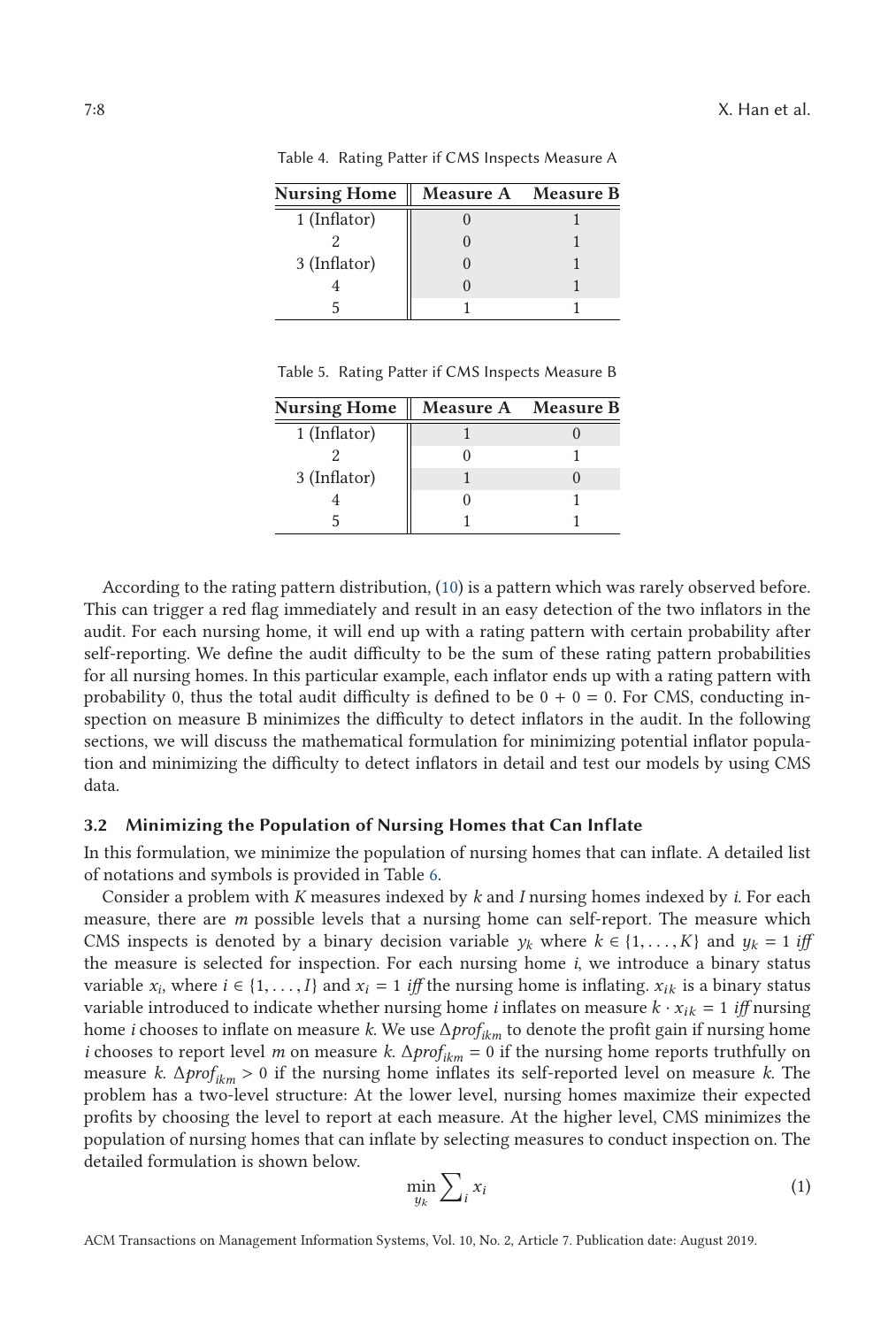<span id="page-8-0"></span>

| $\dot{i}$                   | Nursing home index                                                                             |
|-----------------------------|------------------------------------------------------------------------------------------------|
| К                           | Inspection measure index                                                                       |
|                             | Rating pattern index                                                                           |
| $\boldsymbol{m}$            | Measure level index                                                                            |
| $x_i$                       | Status variable, $x_i = 1$ , if nursing home <i>i</i> is a nursing home that can inflate       |
| $x_{ik}$                    | Status variable, $x_{ik} = 1$ if nursing home <i>i</i> will inflate measure <i>k</i>           |
| $y_k$                       | Decision variable. $y_k = 1$ if measure k is selected for inspection                           |
| $z_{ij}$                    | Status variable, $z_{ij} = 1$ if nursing home <i>i</i> will show rating pattern <i>z</i> after |
|                             | self-reporting                                                                                 |
| $c_k$                       | The cost to inspect measure $k$                                                                |
| C                           | CMS's total inspection budget                                                                  |
| $prof_{ikm}$                | The profit gain nursing home $i$ can obtain for reporting level m at measure $k$               |
| $p_{km}$                    | The probability of being audited for reporting level $m$ at measure $k$                        |
| Prob(Pattern <sub>i</sub> ) | The probability of showing pattern j                                                           |
| $\boldsymbol{M}$            | A big positive number used for linear conversion.                                              |

Table 6. Notations and Symbols used in the Inspection Measure Selection Problem

s.t. Budget constraint: 
$$
\sum_{k} y_{k} c_{k} \leq C,
$$
 (2)

Inspection constraint:  $x_{ik} \leq 1 - y_k, \forall i$  (3) Inflation rational constraint:

$$
M(y_k + x_{ik}) \ge \Delta \text{prof}_{ikm}(1 - p_{km}) - p_{km}r \Delta \text{prof}_{ikm}, \forall i, \forall k,
$$
 (4)

where M is a big number.

Inflator status constraint: 
$$
x_i \ge x_{ik}
$$
,  $\forall k$  (5)

Equation [\(1\)](#page-7-0) denotes the total population of nursing homes that can inflate, which is the objective of this model. Equation (2) represents the budget constraints of CMS, where  $c_k$  is the cost for inspecting measure  $k$ , and  $C$  is the overall inspection budget. Equation (3) denotes the relationship between status  $x_{ik}$  and the inspection domain  $y_k$ . For any nursing home, if measure *k* is selected for inspection by CMS, i.e.,  $y_k = 1$ , then it is impossible to inflate measure *k*, and  $x_{ik}$  is fixed at 0 by Equation (3).

One of the key challenges for formulating CMS's inspection measure selection problem is how to capture nursing homes' profit maximizing decisions at the lower-level problem. Equation (4) describes the condition under which nursing homes may choose to inflate. If a nursing home chooses to inflate self-reported measures, its expected payoff from inflating must be higher than the expected payoff for staying honest. Although CMS does not have an effective audit system for the data period that we are focusing on, $<sup>1</sup>$  the reform direction is to gradually incorporate audits</sup> into the rating procedure, starting from the staffing domain. In our problem setting, we assume that

<sup>1</sup>Since launched in 2008, CMS does not incorporate an effective and systematical audit system to ensure the accuracy of nursing homes' self-reported measures. Since early 2017, CMS started to collect payroll data from nursing homes and in the latest version of "Design for Nursing Home Compare Five-Star Quality Rating System: Technical Users' Guide" published in July 2018, CMS mentions that audits are conducted on nursing homes' reported staffing hours. The audit was not mentioned in CMS's previously published rating mechanism documents. This is the first time CMS uses audit in its rating system, and it is only applied on the staffing domain. The details and the effectiveness of the audit are still to be evaluated, and no audit has been designed for the quality measures.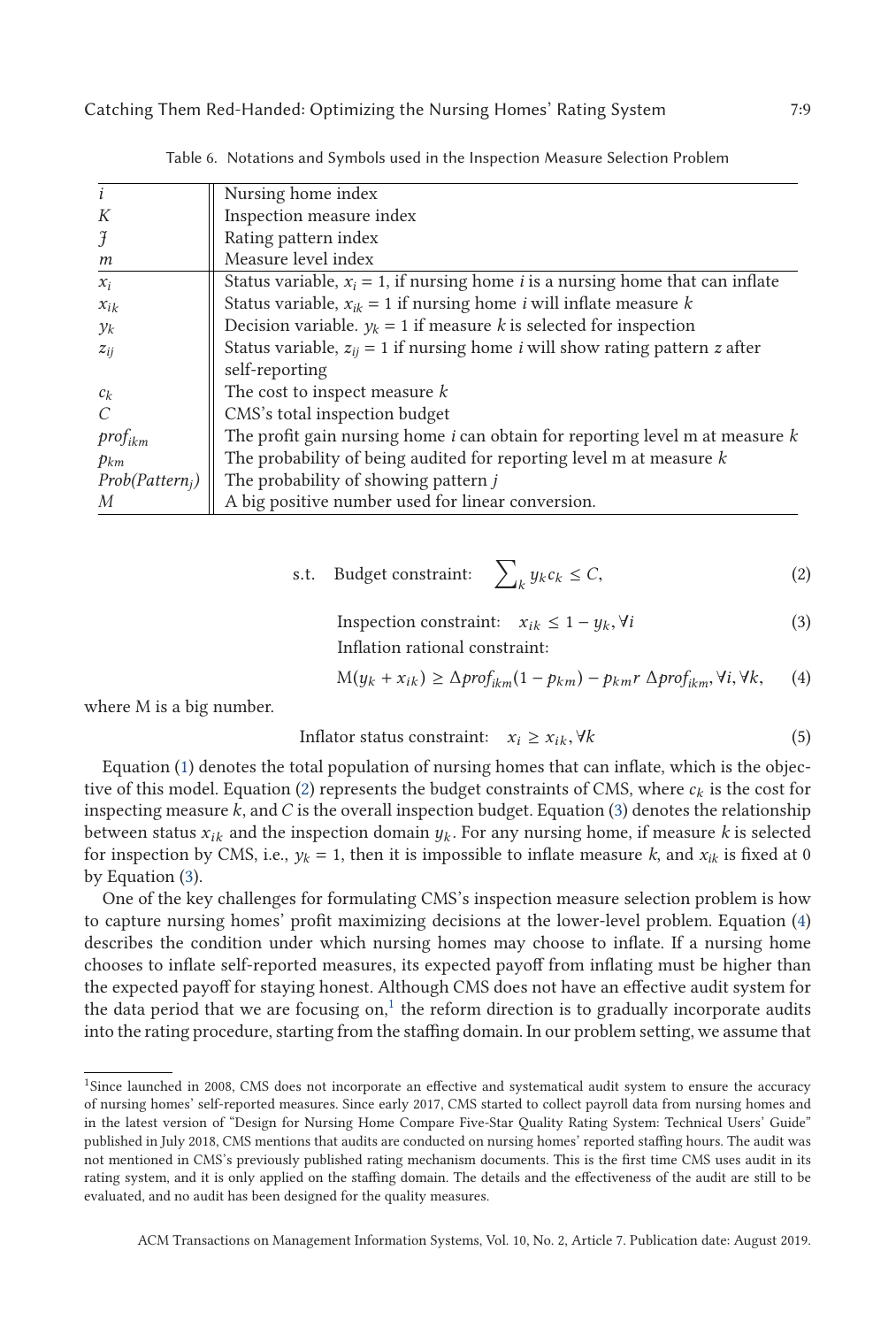<span id="page-9-0"></span>CMS conducts a random audit according to a probability *p*. If nursing homes are caught inflating, they will be fined based on a punishment rate *r*. This is consistent with our problem setting in Section [4](#page-14-0) when we systematically discuss CMS's audit design.

Suppose nursing home *i* chooses to report level *m* for measure *k*. The profit gain is Δ*profikm*, and the probability for such nursing homes to be audited is  $p_{km}$ . If the nursing home is inflated and gets audited, it has to return its illegal profit gain and will be punished based on a preannounced punishment rate *r*. As a result, the expected payoff for nursing home *i* can be expressed as  $\Delta \text{prof}_{ikm}(1 - p_{km}) - p_{km}r \Delta \text{prof}_{ikm}$ .

It is important to notice that nursing homes' inflation may not necessarily result in star rating increase, because there can be nursing homes whose self-reported measures are at the one-star level which will result in losing stars according to the rating mechanism, but they inflate to avoid losing stars in the overall rating. Our formulation is able to also capture this type of inflation, since gaining additional stars in the overall rating and avoiding losing stars can both be viewed as gaining additional profits and can be reflected by Δ*profikm*. If an honest nursing home *i* is reporting truthfully, then  $\Delta prof_{ikm} = 0$ . In reality, the number of nursing homes whose star ratings decrease after self-reporting is far less than those who gain additional stars after self-reporting. For example, in 2013, over 60% of nursing homes are self-reporting 4 or 5 stars in the staffing domain, which may result in additional stars in overall rating according to the rules. However, less than 5% nursing homes are self-reporting 1 star, which may result in decreased overall rating. As a result, we focus more on the impact of the star increase after self-reporting.

Given nursing homes' self-reporting decision *m*, we can embed nursing homes' inflation rational constraint into CMS's problem formulation as a constraint. In Equation [\(4\)](#page-8-0), the right-hand-side shows nursing homes' expected payoff, which is related to nursing homes' inflation status *xik* on measure *k* and CMS's audit decision  $y_k$ . If  $y_k = 0$ , i.e., measure *k* is not inspected, and  $\Delta prof_{ikm}(1$  $p_{km}$  ) −  $p_{km}$ *r*  $\Delta$ *prof<sub>ikm</sub>* > 0, then  $x_{ik}$  will be fixed at 1, i.e., nursing homes are expected to have a positive profit gain by inflating this uninspected measure, and they will choose to inflate. On the other hand, if  $y_k = 1$ , Equation [\(4\)](#page-8-0) itself imposes no restriction on  $x_{ik}$  and becomes redundant. In other words, if measure *k* is inspected, then no matter the expected payoff  $\Delta \text{prof}_{ikm}(1 - p_{km})$  – *pkmr* Δ*profikm* is positive or negative, nursing homes would not be able to inflate on this measure. Equation [\(5\)](#page-8-0) defines the status of an inflator. If a nursing home inflates on any measure *k*, it will be identified as an inflator.

### **3.3 Minimizing the Difficulty of Detecting Inflators**

In this section, we discuss the other objective of the inspection strategy, which facilitates the detection of fraud in the measures which are left to the nursing homes to self-report. That is, we intend to minimize the *audit difficulty* by inspecting the measures such that inflating nursing homes, after inflating the remaining uninspected measures, show some rare patterns in their rating combination, which makes them easier to be detected. This will facilitate and streamline the auditing process which we will design later in the article. For example, suppose a rating combination is very common and occurs with a relatively high probability. If an inflating nursing home achieves this rating combination after fraudulent self-reporting, it will be less likely to draw CMS's attention. On the contrary, if an inflating nursing home achieves a rare rating combination with a low probability, the case will be highly suspicious and easier for CMS to detect in its subsequent auditing process. Intuitively speaking, we try to strategically "redirect" the inflation, such that the inflators will show some rare rating pattern after self-reporting and can be detected easily.

In this formulation, we minimize the *audit difficulty* which we define to be the sum of probabilities for showing the rating patterns after self-reporting. For example, under certain inspection measure selection, if an inflator ends up with a rating pattern with probability 0.2 after self-reporting,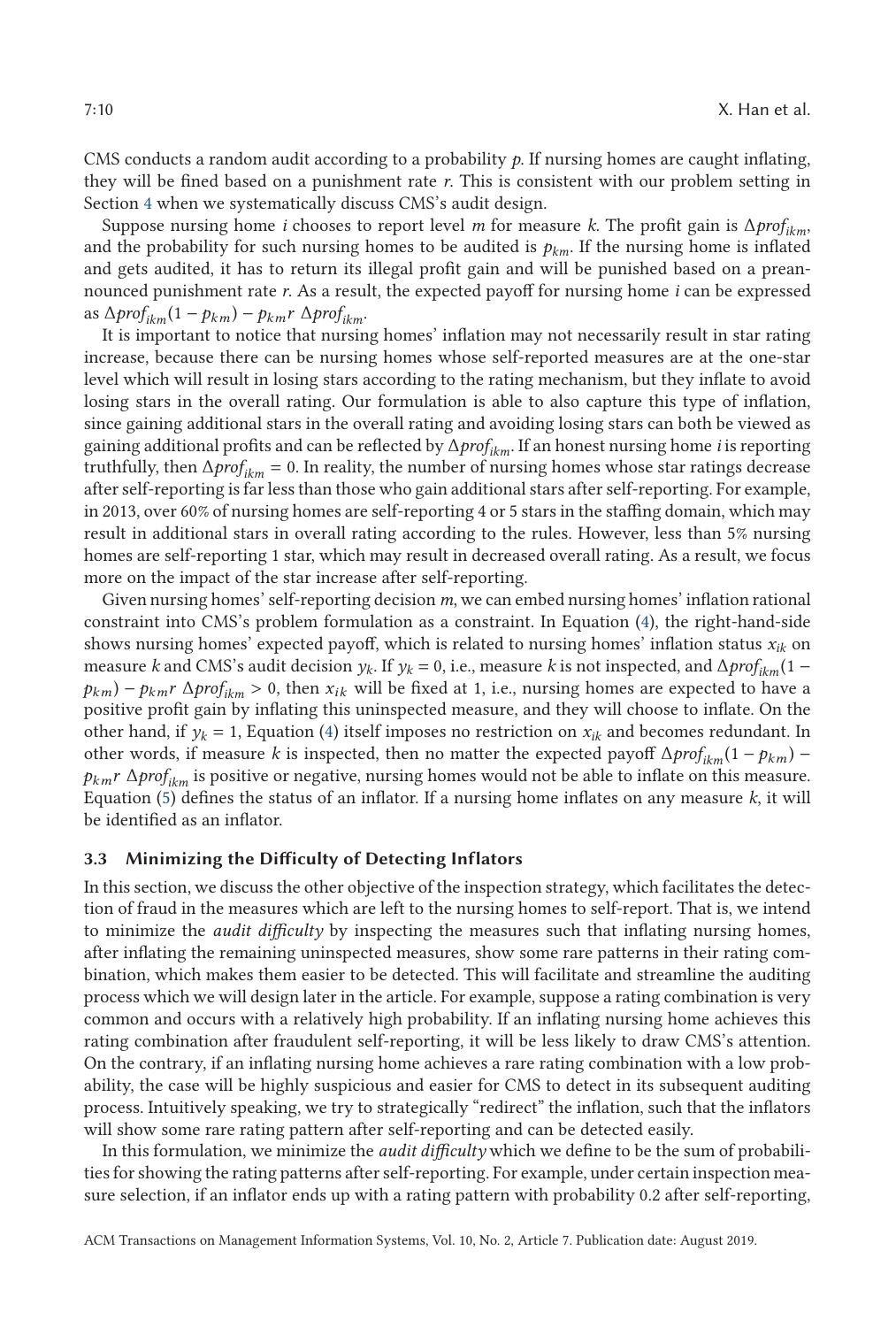| True Pattern     | Possible Patterns after Inflation |                         |                         |          |                 |  |  |
|------------------|-----------------------------------|-------------------------|-------------------------|----------|-----------------|--|--|
|                  | Pattern 1                         | Pattern 2               | Pattern 3               |          | Pattern $2^k$   |  |  |
| m <sub>1</sub>   | m <sub>1</sub>                    | $m_1 +$                 | m <sub>1</sub>          |          | $m_1 +$         |  |  |
| m <sub>2</sub>   | m <sub>2</sub>                    | m <sub>2</sub>          | $m_2 +$                 |          | $m_2 +$         |  |  |
| m <sub>3</sub>   | m <sub>3</sub>                    | m <sub>3</sub>          | m <sub>3</sub>          | .        | $m_3+$          |  |  |
| $\cdots$         | $\cdots$                          | .                       | .                       |          | $\cdots$        |  |  |
| $m_k$            | $m_k$                             | $m_k$                   | $m_k$                   |          | $m_k +$         |  |  |
| Pattern          | Prob                              | Prob                    | Prob                    | $\cdots$ | Prob            |  |  |
| Probabilities    | (Pattern <sub>1</sub> )           | (Pattern <sub>2</sub> ) | (Pattern <sub>3</sub> ) |          | $(Pattern_2^k)$ |  |  |
| Status Variables | $x_{i1} = 0$ ,                    | $x_{i1} = 1$ ,          | $x_{i1} = 0$ ,          | .        | $x_{i1} = 1$ ,  |  |  |
|                  | $x_{i2} = 0$ ,                    | $x_{i2} = 0$ ,          | $x_{i2} = 1$ ,          |          | $x_{i2} = 1$ ,  |  |  |
|                  | $x_{i3} = 0$ ,                    | $x_{i3} = 0$ ,          | $x_{i3} = 0$ ,          |          | $x_{i3} = 1$ ,  |  |  |
|                  | $\ldots,$                         | . ,                     | . ,                     |          | . ,             |  |  |
|                  | $x_{ik} = 0$                      | $x_{ik} = 0$            | $x_{ik} = 0$            |          | $x_{ik}=1$      |  |  |

Table 7. Possible Ratings Patterns after Inflation and Their Probabilities

then the audit difficulty to detect this inflator is defined to be 0.2. If there are ten such inflators in the system, then the difficulty to detect them is defined to be the sum of probabilities of the rating pattern, which is  $10 * 0.2 = 2$ .

Formulating the rating patterns each nursing home can end up with after inflation is the key challenge for this model. Consider a problem with *k* measures, and a nursing home whose true measures are  $\{m_1, m_2, m_3, \ldots, m_k\}$ , as shown in first column of Table 7. Each measure can have multiple levels. For any measure, if the nursing home decides to report higher than its true level, then the nursing home is inflating. For a problem with *k* measures, the total number of possible patterns that the nursing home can end up with after inflation is  $2^k_{\, \cdot}$  as shown in the second column to the last column of Table 7. For each possible pattern, the probability of showing the pattern is also listed in Table 7 and is denoted as *Prob* (*Pattern*). This probability can be calculated by using CMS's data following the method presented in Han et al. [\(2018\)](#page-24-0). For each possible pattern, the conditions on the status variables  $x_{ik}$  are shown in the last row of Table 7.

We use "+" to denote that nursing homes can inflate the measure to obtain additional stars after self-reporting. The self-reporting rules for the Staffing and Quality Measure domain, however, are a little different here. While CMS only allows nursing homes with 5 stars in the Quality Measure domain to gain additional stars, they allow nursing homes with both 4 and 5 stars in the Staffing domain to have additional stars, as long as the staffing rating is higher than the inspection rating. This complication, however, will not affect the validity of our methodology, because both 4 and 5 stars on staffing domain are qualified for "+", and can be easily captured by our model.

Table 7 thus covers all the possible rating changes after self-reporting. For example, the third column represents that the nursing home only wants to inflate on measure 1 from  $m_1$  to  $m_1$ +, and will truthfully report other measures, ending up with a pattern  ${m_1 + m_2, m_3, \ldots, m_k}$  with probability *Prob* (*Pattern*<sub>1</sub>). In this case, we have  $x_{i1} = 1$ , and all other status variables  $x_{ik}$  to be 0. It is important to notice that we do not consider how much a nursing home deviates on each individual measure in this procedure. Rather, we focus on the status variable  $x_{ik}$ , showing that the nursing home can inflate on that measure. It is also important to notice that some measures in the true pattern  $\{m_1, m_2, \ldots, m_k\}$  may be low and can lead to a punishment in the overall rating, e.g., one star in the current three-domain system. For such measures, self-reporting a higher level is also considered to be inflation, though the overall rating may not increase. Our model is capable of capturing these scenarios.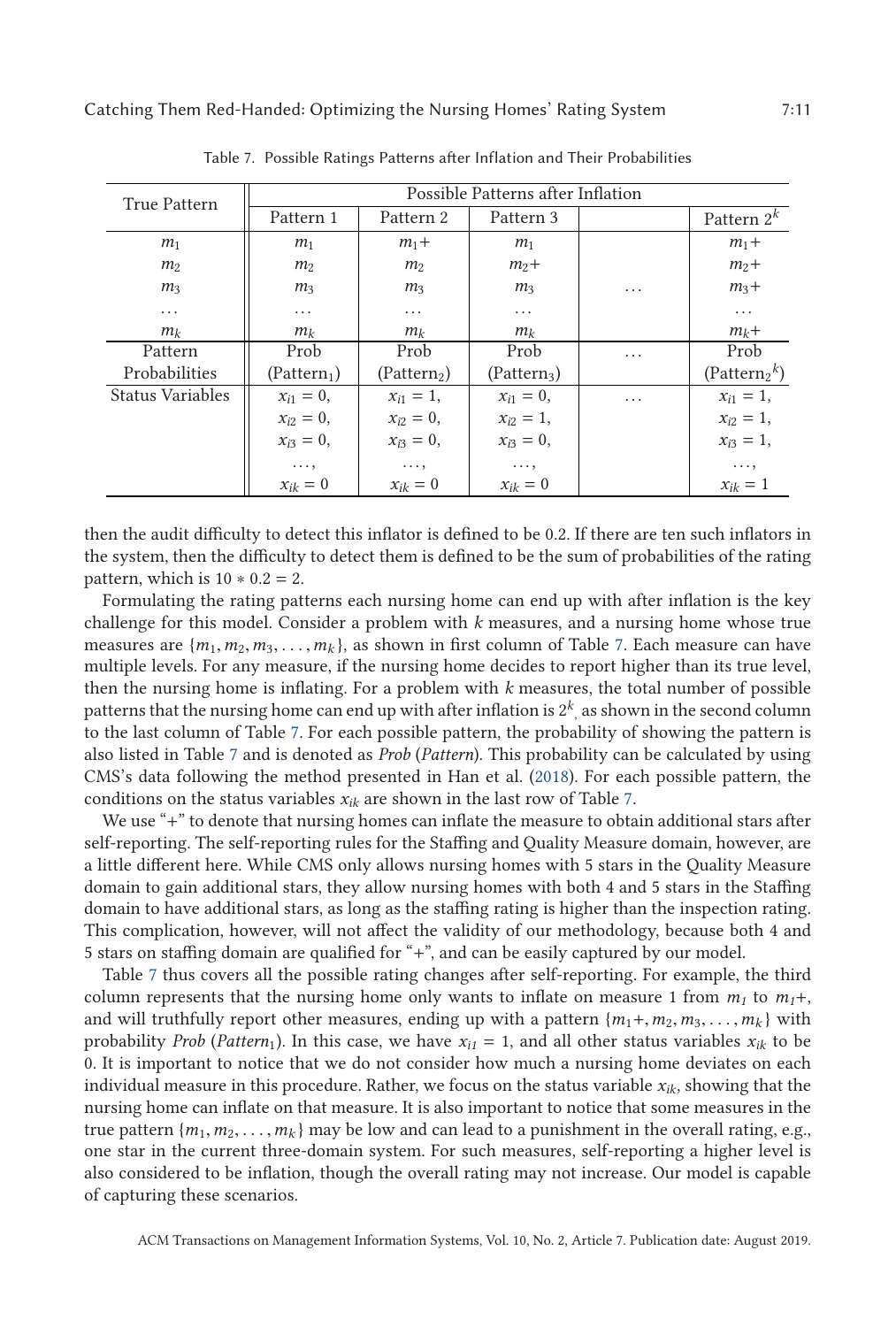<span id="page-11-0"></span>For nursing home *i*, the probability of showing certain rating pattern after inflation can be expressed by logical constraints containing status variables  $x_{ik}$  and the probability of showing that pattern. For example, to show Pattern 2 after inflation, it requires  $x_{ik} = 1$  and all other status variables  $x_{ik}$  to be 0. The probability can be expressed as

$$
x_{i1}(1-x_{i2})(1-x_{i3})\dots(1-x_{ik})Prob(Pattern_2)
$$
 (6)

It is important to notice that the patterns are exclusive and the probabilities of showing each pattern sum up to 1. We introduce a binary status variable *z* to denote the status of the ending rating pattern.  $z_{ij} = 1$ , iff pattern *j* is the pattern that nursing home *i* end up with after self-reporting, *j* ∈ {1, 2, . . . , 2<sup>*k*</sup>}. Equation (6) can then be written as  $z_{i2}Prob(Pattern_2)$ , with

$$
z_{i2} = x_{i1}(1 - x_{i2})(1 - x_{i3})\dots(1 - x_{ik})
$$
\n(7)

The probability that a nursing home will end up with after self-reporting can thus be expressed as

$$
\sum_{j} z_{ij} Prob(Pattern_j), \text{ where } \sum_{j} z_{ij} = 1 \tag{8}
$$

Equation (7) has to be converted into linear for the problem to be solved efficiently as a mixed integer programming problem. The linear conversion is described as follows: From Equation (7), it is known that  $z_{i2} = 1$  iff  $x_{i1}(1 - x_{i2})(1 - x_{i3}) \cdots (1 - x_{ik}) = 1$ , i.e.,  $x_{i1} = 1 \& 1 - x_{i2} = 1 \& \dots \&$  $1 - x_{ik} = 1$ . This is equivalent to  $x_{i1} + 1 - x_{i2} + \cdots + 1 - x_{ik} = k$ . As a result, we replace Equation (7) by Equation (9).  $z_{i2}$  will be fixed at 1 iff  $x_{i1} = 1$  and other status variables  $x_{ik}$  are all 0. Otherwise,  $z_{i2}$  will be 0 due to minimization.

$$
z_{i2} \ge x_{i1} + 1 - x_{i2} + 1 - x_{i3} + \dots + 1 - x_{ik} - k + 1 \tag{9}
$$

Following the same method, all the logical constraints can be systematically converted to linear forms.

This problem also has a two-level structure, with nursing homes maximizing their expected profits by choosing the level to report at each measure at the lower level, and CMS minimizing the difficulty to detect inflators by selecting inspection measure at the higher level. The detailed formulation is shown below.

$$
\min_{y_k} \sum_{i} \sum_{j} z_{ij} Prob(pathern_j)
$$
\n(10)

s.t. Budget constraint: 
$$
\sum_{k} y_{k} c_{k} \leq C,
$$
 (11)

Inspection constraint:  $x_{ik} \leq 1 - y_k, \forall i$  (12)

Inflation rational constraint:

$$
M(y_k + x_{ik}) \ge \Delta \text{prof}_{ikm}(1 - p_{km}) - p_{km}r \Delta \text{prof}_{ikm}, \forall i, \forall k,
$$
 (13)

where M is a big number.

Inflator status constraint: 
$$
x_i \ge x_{ik}
$$
,  $\forall k$  (14)

and all linearized logical constraints described above.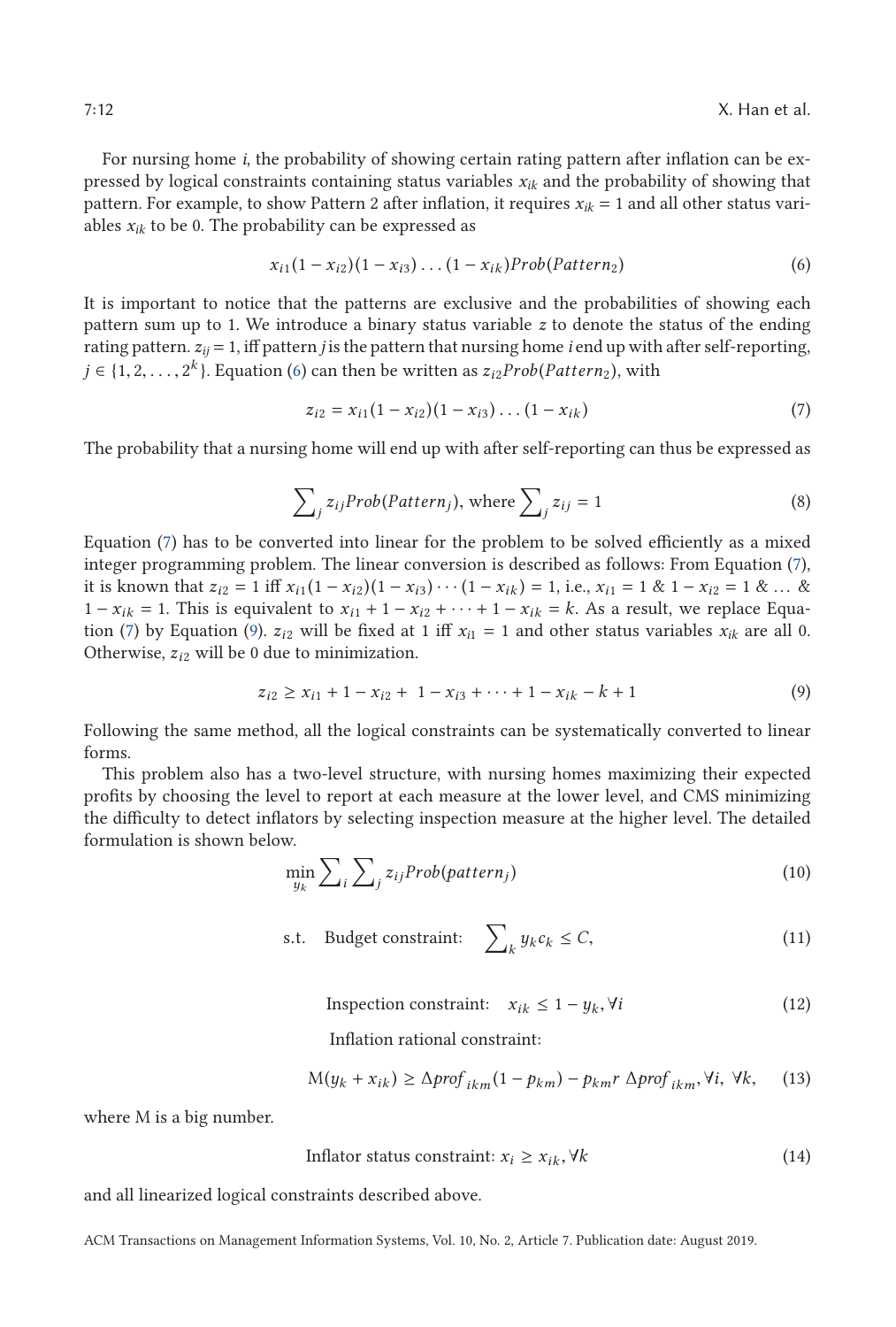Catching Them Red-Handed: Optimizing the Nursing Homes' Rating System 7:13

Table 8. Rating Pattern Probabilities (1 for a 5-star Rating and 0 for other Ratings, Based on CMS Pooled Data 2009–2013)

| Pattern                                                                    | $\parallel$ 000 | 100 | - 010 | 001 | <b>101</b> | 110 | - 011 | -111 |
|----------------------------------------------------------------------------|-----------------|-----|-------|-----|------------|-----|-------|------|
| <b>Probability</b> 0.6955 0.0540 0.0349 0.1667 0.0267 0.0055 0.0119 0.0048 |                 |     |       |     |            |     |       |      |

### **3.4 A Special Case for CMS**

In Sections [3.2](#page-7-0) and [3.3,](#page-9-0) we proposed two general formulations for minimizing the population of nursing homes that can inflate and minimizing the difficulty to detect inflators in the following audit. However, we are aware that CMS may have budget and human-resource constraints or regulations which may limit the implementation of our proposed model. In this section, we seek to keep the setting of the problem as close to the current CMS's practice as possible so that the limitations from the constraints mentioned above can be minimized, and the insights obtained can be easily applied to the CMS's rating system reform. Specifically, we focus on the situation in which CMS keeps the current three-domain rating structure and only select one domain to conduct inspection on. We test this situation by using CMS data to find out which domain is the optimal inspection choice for CMS.

We collect data on 1,219 California nursing homes over the 5 years since the inception of CMS's nursing home rating system from 2009 to 2013. The data consists of three parts: *ratings, finances,* and *complaints*. The *ratings* dataset is collected directly from CMS and contains nursing homes' ratings in the three domains as well as their basic information, such as location, size, certification, and ownership. The *finances* dataset is obtained from California Office of Statewide Health Planning and Development (OSHPD) and contains the detailed revenues and expenses of each nursing home. The *complaints* data is obtained from California Department of Public Health (CDPH) and contains detailed complaints, incidents, and deficiency reports of all California nursing homes. The CDPH complaint data not only covers complaints that CMS have already considered in its rating procedure, but also includes complaints and deficiency reports that are only state-wide and are not reported to CMS. The three datasets are combined and used for calculating the parameters needed in our model, such as the profit gain nursing homes can have when inflating, and the probability of showing each rating pattern. We also used the data and followed the method presented in Han et al. [\(2018\)](#page-24-0) to calculate the distribution of nursing homes at each rating pattern. In Han et al. [\(2018\)](#page-24-0), the authors introduced a method to systematically exclude suspicious nursing homes that are likely inflating either to gain additional stars in the overall rating or to avoid losing stars. The remaining nursing homes have no sign of any rating inflation behavior and are believed to be completely honest nursing homes. The rating distribution of these nursing homes are believed to be unbiased and can be used as historical known truth to check potential inflation. As a result, our result does not suffer from the potential distribution distortion caused by the existing inspection policy. Table 8 listed the probability of showing each rating combination at each rating combination.

Each of the two models are solved in the IBM ILOG CPLEX Optimization Studio (IBM [2015\)](#page-24-0). In our dataset, there are a total of 1,219 nursing homes in the California market. If no inspection is conducted, every nursing home can inflate. If every measure is inspected, there will be no measure that a nursing home can inflate, thus the population of nursing homes that can inflate will be 0. In our analysis, we do not discuss these two trivial cases, but focus on the cases in which one or two measures are inspected. For the period of data we collected, CMS does not have an audit on any domain, thus the audit probability  $p_{km}$  is 0 and the inflation rational constraint reduces to  $M(y_k + x_{ik}) \ge \Delta \text{prof}_{ikm}$ , i.e., nursing homes can inflate on the domains that are not inspected.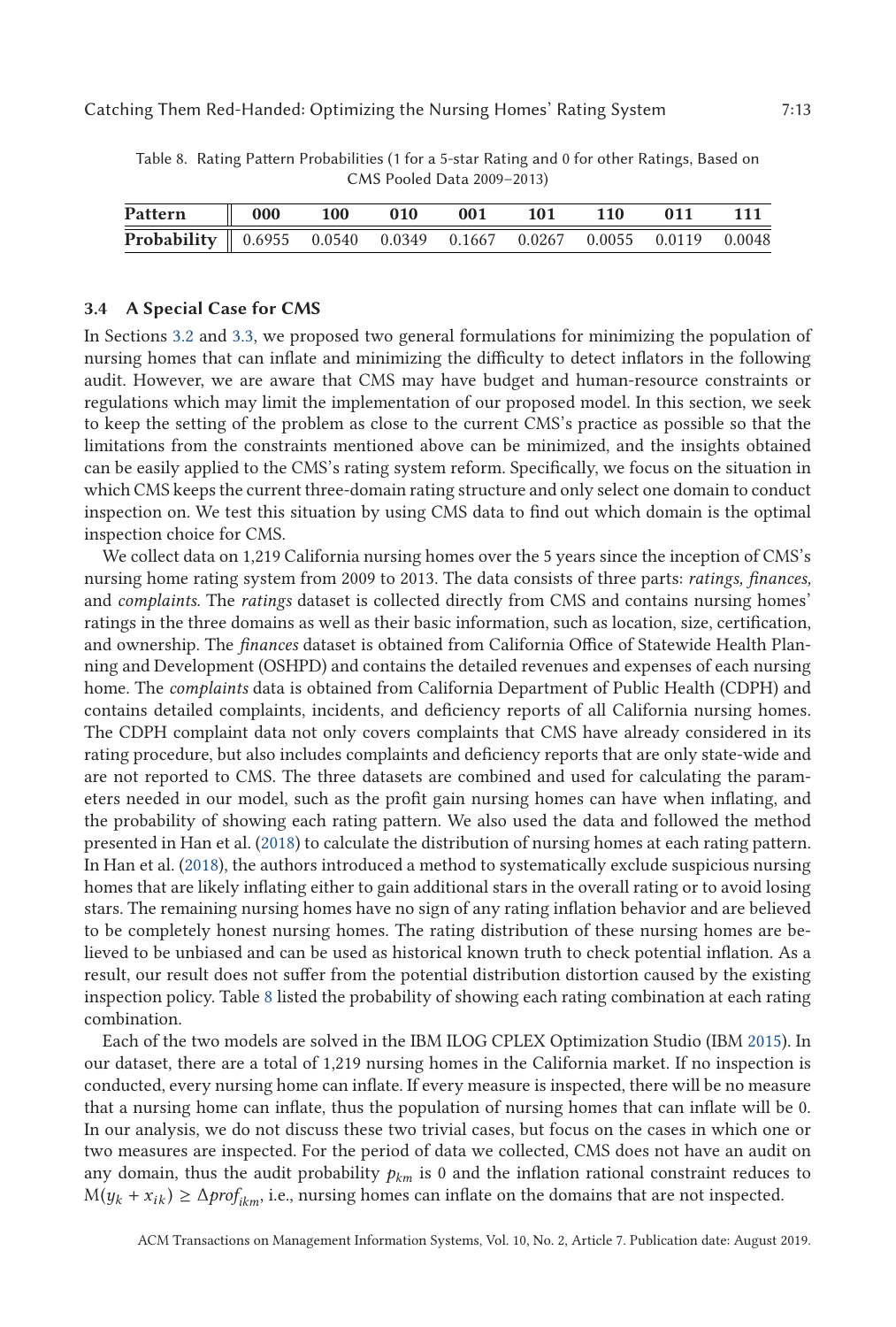| <b>Inspected Measures</b>                                       | Н     |       | Q        | <b>HS</b> | HQ    | SQ     |  |  |  |
|-----------------------------------------------------------------|-------|-------|----------|-----------|-------|--------|--|--|--|
| <b>Objective Value</b>                                          | 1209  | 1153  | 1189     | 1125      | 1178  | 985    |  |  |  |
| Prevented Inflation (%)                                         | 0.80% | 5.40% | $2.50\%$ | 7.70%     | 3.40% | 19.20% |  |  |  |
| (a) Minimizing the Population of Nursing Homes That Can Inflate |       |       |          |           |       |        |  |  |  |
| <b>Inspected Measures</b>                                       | Н     | S     |          | <b>HS</b> | HO    | SQ     |  |  |  |
| <b>Objective Value</b>                                          | 1.57  | 51.81 | 19.36    | 28.69     | 11.41 | 115.94 |  |  |  |
| <b>Relative Audit Difficulty</b>                                |       | 33.00 | 12.33    | 18.27     | 7.27  | 73.84  |  |  |  |
| (b) Minimizing the Difficulty to Detect Inflators               |       |       |          |           |       |        |  |  |  |

Table 9. Inspection Measure Selection Results (H for Health Inspection, S for Staffing, Q for Quality Measures)

Table 9(a) shows the result for minimizing the population of nursing homes that can inflate. The objective values are reported in the first row and the percentage of nursing homes that are prevented from inflating their self-reported measure by inspecting the corresponding domains are listed in the second row. It can be seen that inspecting two domains can prevent more nursing homes from inflating their self-reported measures than inspecting only one domain; however, there are exceptions. For example, inspecting the *staffing* domain (denoted as S in the table) alone can control more inflators than inspecting both *health inspections*(denoted as H in the table) and *quality measures* (denoted as Q in the table) domains. The reason is that according to the historical ratings data, the *staffing* is a domain that most inflators will inflate, thus the population of nursing homes that can inflate is still high even when both domains of *health inspections* and *quality measures* are inspected. The costs of inspecting each domain is difficult to estimate accurately. In our analysis, we keep the setting as close to CMS's current setting as possible, i.e., we focus on the cases in which only one domain is inspected. Our results show that if CMS intends to minimize the population of nursing homes that can inflate, it should inspect the *staffing* domain. As shown in the second row of Table 9(a), compared to no inspection at all, inspecting the *staffing* domain prevents 5.40% of the rating inflation while inspecting the *health inspections*, the domain that CMS currently inspects, only prevents 0.80% of inflators from exaggerating their self-reported measures.

The objective values of different inspection domain selections when minimizing the difficulty to detect inflators are reported in the first row in Table 9(b). It is however easier to interpret the results by comparing the audit difficulties of different domain selections to CMS's current practice, which is conducting an inspection on the *health inspection* domain. If we set the relative audit difficulty of the current CMS' inspection practice to be 1, then the relative audit difficulty for other domain selections can be calculated as reported in the second row of Table 9(b). As shown in Table 9(b), when minimizing the difficulty for detecting inflators, the current practice of conducting health infections is the optimal choice for CMS. Since CMS does not have a complete audit system for nursing homes' self-reported measures, its current choice of inspection domain can be viewed as a lost opportunity since it minimizes the difficulty of an audit which does not take place. To address this shortcoming, in the next section we design an audit strategy for CMS according to its current inspection practice. An interesting observation is that conducting inspections on more domains may not necessarily reduce the audit difficulty. For example, our results show that conducting inspection only on *quality measures* may lead to an easier inflator detection than inspecting both the *health inspection* and *staffing* domains. This is due to the fact that when more domains are inspected, there is less room left for nursing homes to inflate. In this case, the inflators will only inflate some of the measures, and may end up with some popular ratting pattern, resulting in a more difficult inflation detection.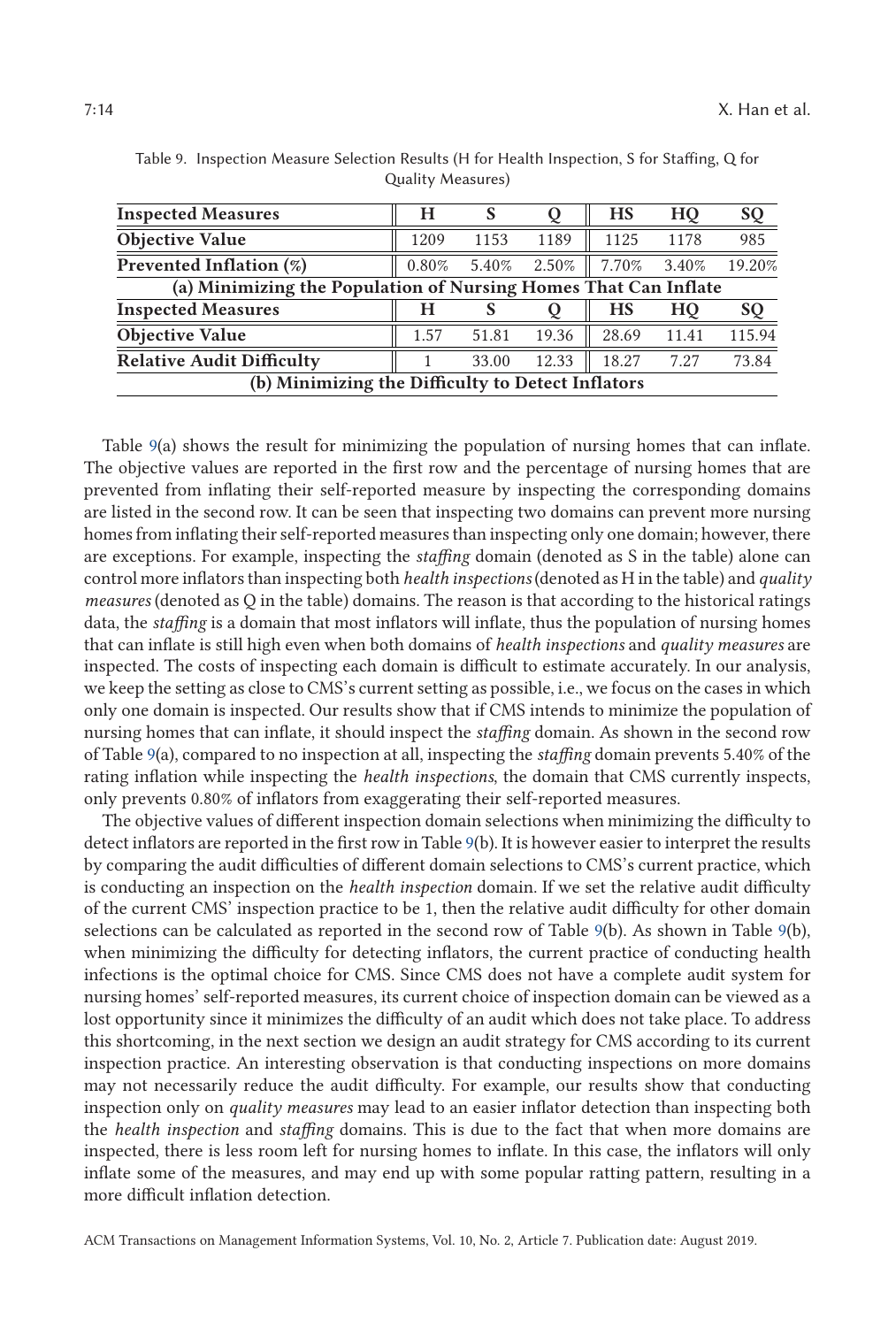*PAH* | The percentage of audited honest nursing homes

<span id="page-14-0"></span>

| $p_1$                                 | The audit percentage of nursing homes whose star ratings increase one star                                                                                                           |
|---------------------------------------|--------------------------------------------------------------------------------------------------------------------------------------------------------------------------------------|
|                                       | after self-reporting                                                                                                                                                                 |
| $p_2$                                 |                                                                                                                                                                                      |
|                                       | $\left\{ \begin{array}{ll} \text{The audit percentage of nursing homes whose star ratings increase one star after self-reporting} \\ \text{The punishment rate} \end{array} \right.$ |
| $\mathbf{r}$                          |                                                                                                                                                                                      |
| $\begin{matrix} B_0\cr C\end{matrix}$ | The net budget CMS has at the beginning of the year                                                                                                                                  |
|                                       | The cost for auditing one nursing home                                                                                                                                               |
|                                       | $\Delta prof_1$ The additional profit a nursing home can gain by improving its rating by one star                                                                                    |
|                                       | star                                                                                                                                                                                 |
|                                       |                                                                                                                                                                                      |
|                                       |                                                                                                                                                                                      |
|                                       | $\Delta prof_2$ The additional profit a nursing home can gain by improving its rating by two stars<br>PCI The percentage of caught inflators                                         |
|                                       |                                                                                                                                                                                      |

Table 10. Notations and Symbols used in the Audit Simulation

# **4 AUDIT STRATEGY**

In this section, we focus on the audit system design for CMS and conduct a one-year audit simulation based on the most recent year (2013) of the nursing homes' ratings data we collected. Table 10 lists all the notations and symbols used in the audit simulation.

To design the audit system, we assume that CMS continues to inspect the current domain (*health inspections*) to minimize the difficulty for detecting inflators. We also assume that CMS publicly announces the following audit policies:

- Nursing homes in which their overall star rating increases after self-reporting are subject to audit. An audit can distinguish honest from inflating nursing homes without any errors.
- Nursing homes in which their rating increases 1 or 2 stars after self-reporting will be randomly selected for auditing. The probabilities to be selected are  $p_1$  and  $p_2$ , respectively.
- Each caught inflator is subject to a fine calculated based on the illegitimate profit it has gained through inflation. The punishment rate is *r*. For example, if a 3-star nursing home inflates its rating to 5 stars and consequently increases its per patient profit from 10 to 17, then the nursing home's illegitimate profit is  $17 - 10 = 7$ . If it is caught in the audit, its punishment will be  $7 \times (1 + r)$ . Following Han et al. [\(2018\)](#page-24-0), the expected profit for each nursing home is calculated using the OSHPD financial data.
- CMS is a federal agency and its budget is assigned on an annual basis. To reflect this fact in the audit simulation, we assume that CMS has a fixed net audit budget  $(B_0)$  at each year. The total budget available for supporting audit includes  $B_0$  plus the fines collected from caught inflators. We further assume that all fines collected from caught inflators and the net audit budget  $B_0$  are all allocated to auditing nursing homes within the same year.

# **4.1 Nursing Homes' Reaction to Audit Strategy**

Using the most recent available data and following the method presented in Han et al. [\(2018\)](#page-24-0), we can identify the likely inflators amongst the nursing homes. Since no audit system was in place in 2013, nursing homes could inflate their self-reported measures without any consequence. We therefore identify honest nursing homes as those that did not inflate their self-reported measures in 2013, despite the fact that they would have faced no consequences had they chosen to do so. We assume that honest nursing homes will have no intention to inflate their self-reported measures,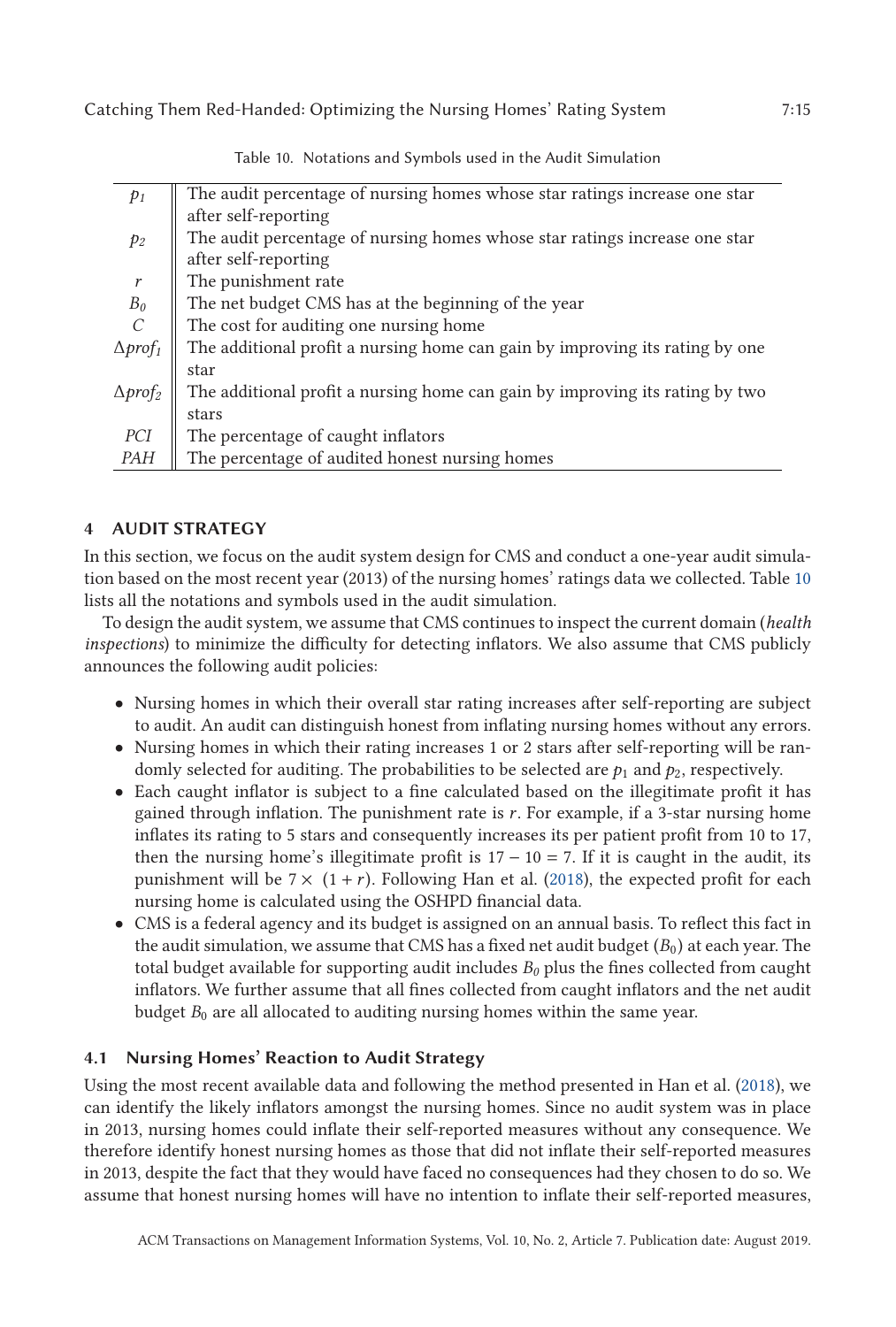<span id="page-15-0"></span>regardless of the CMS's audit policy. Unlike the honest nursing homes, the inflators will change their self-reporting behavior according to different audit policies as we discuss below.

Nursing homes that have their overall ratings increase by one or two stars are randomly selected for auditing according to pre-announced probability  $p_1$  and  $p_2$ , respectively. If an inflator is caught, the illegitimate additional profit gained through inflating will be confiscated and a fine will be issued against the nursing home based on the pre-announced rate *r*. The expected profit for nursing homes in each of the rating level is determined by using OSHPD financial data. We denote the additional profit that a nursing home can achieve as a result of inflating one or two stars as Δ*prof* <sup>1</sup> and  $\Delta prof_2$ , respectively. According to the rating mechanism, nursing homes receiving one star or four stars in health inspections can only increase their overall ratings by one star, and thus for them,  $\Delta prof_1$  and  $\Delta prof_2$  are equal.

As a result, for a given combination of  $p_1, p_2$ , and  $r$ , a nursing home that considers inflating will calculate its expected payoff for the following three choices:

- Being honest: Payoff $_0 = 0$
- Inflating one domain:  $Payoff_1 = \Delta prof_1 (1 p_1) p_1r \Delta prof_1 = \Delta prof_1 (1 p_1 p_1r)$
- Inflating both domains:  $Payoff_2 = \Delta prof_2(1 p_2) p_2r\Delta prof_2 = \Delta prof_2(1 p_2 p_2r)$

The nursing home will inflate its rating if  $1 - p_1 - p_1 r > 0$  or  $1 - p_2 - p_2 r > 0$ . That is

$$
r < \frac{1 - p_1}{p_1}, \text{or} \tag{15}
$$

$$
r < \frac{1 - p_2}{p_2}.\tag{16}
$$

If either Equation (15) or Equation (16) is satisfied, then the nursing home will choose to inflate. If Equations (15) and (16) are both satisfied, then the nursing home compares the expected payoffs and will inflate the measures of two domains instead of only one, if

$$
\Delta prof_2(1 - p_2 - p_2 r) > \Delta prof_1(1 - p_1 - p_1 r). \tag{17}
$$

# **4.2 Objective Functions of Audit Strategy**

An increase in the overall star rating is not necessarily due to inflating self-reported measures, but can also be the result of legitimate efforts by honest nursing homes to improve their performance. From CMS's point of view, auditing an honest nursing home wastes audit resources, while auditing an inflating nursing home will deter others and result in collection of additional penalties, which will fund more audits.

Suppose the population of nursing homes in which the ratings increase by 1 and 2 stars are  $\pi_1$ and  $\pi_2$ , respectively. Note that  $\pi_1$  and  $\pi_2$  include both honest and inflating nursing homes. Both  $\pi_1$  and  $\pi_2$  are functions of  $p_1$ ,  $p_2$ , and *r*. The unit cost for auditing a nursing home is denoted by *c*. The fine collected from the caught inflators is also a function of  $p_1$ ,  $p_2$ , and *r* and is denoted by  $F(p_1, p_2, r)$ . We consider the following two objectives for designing the audit system, both of which are important indicators of the performance of an audit system.

- Minimizing the audit budget.
- Maximizing the audit efficiency as denoted by the ratio of caught inflators to audited honest nursing homes.

For both of these objectives, the following budget constraint should be satisfied.

$$
\pi_1(p_1, p_2, r)p_1c + \pi_2(p_1, p_2, r)p_2c \leq B_0 + F(p_1, p_2, r). \tag{18}
$$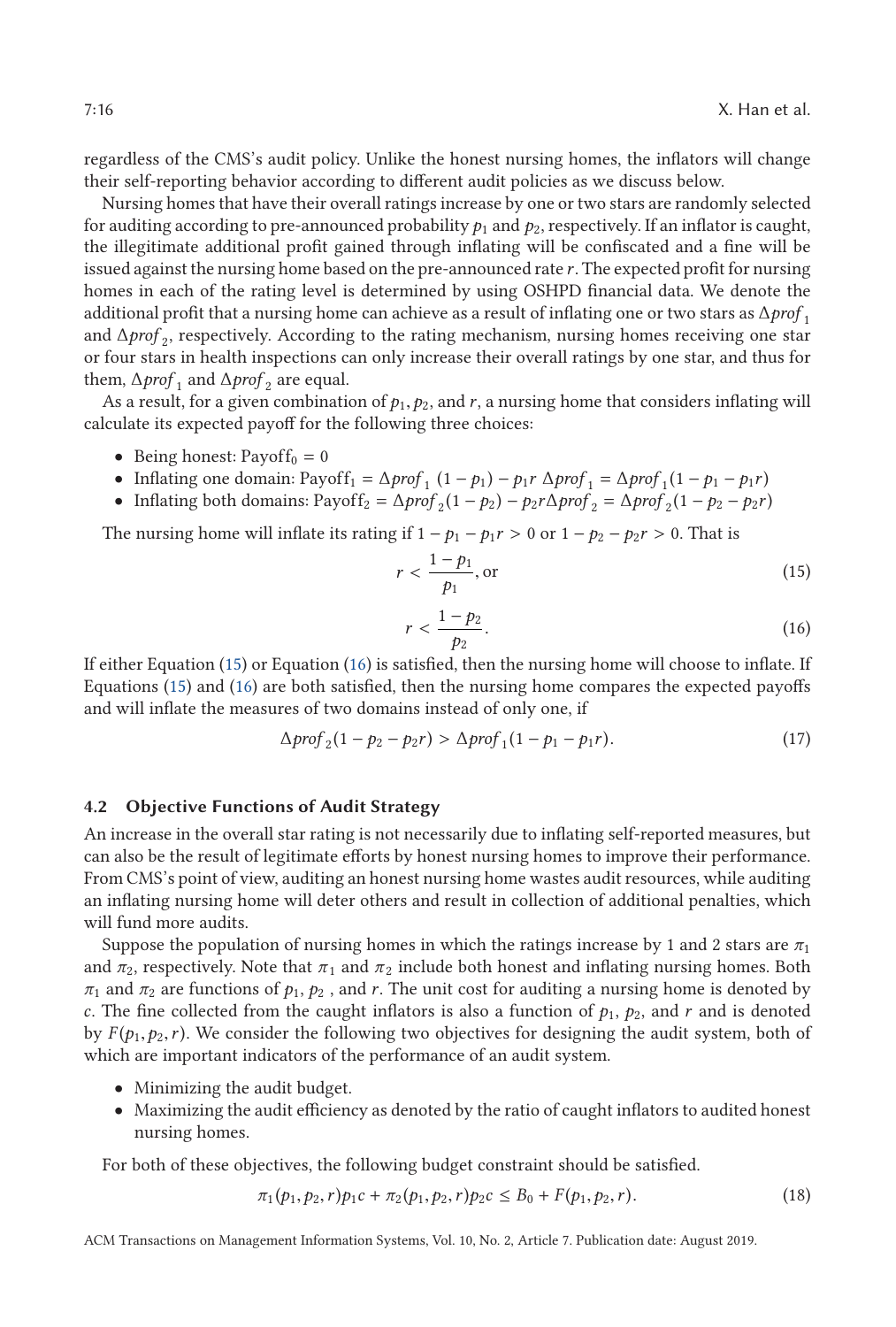The left-hand side of Equation [\(18\)](#page-15-0) denotes the total costs for auditing selected nursing homes which includes both honest and inflating nursing homes. The inflators audited will be fined, and the collected fines will be added to CMS's initial budget, *B*0, as shown on the right-hand side of Equation [\(18\)](#page-15-0). For simplicity, we assume the fines are immediately collected and can be used toward auditing more nursing homes within the same year.

### **4.3 Simulation Results**

Neither the initial budget, nor the audit efficiency can be easily formulated in a linear form. In view of this, we conduct a simulation to summarize useful insights on parameter settings rather than solving the problem analytically.

Consider a one-year setting in which CMS's audit policy is announced at the beginning of the year. Given CMS's audit policy, inflating nursing homes react differently according to their expected payoffs; some choose to inflate measures in two domains, some choose to inflate measures only in one domain, and some choose not to inflate. By the end of the year, CMS conducts the audit by randomly selecting  $p_1$  percent of the nursing homes that their overall rating increases by one star, and  $p_2$  percent of the nursing homes that their overall rating increases by two stars. The caught inflators are fined according to the punishment rate *r*. CMS keeps the total cost of the audits under the initial budget  $B_0$  plus the collected fines. We set the simulation parameters according to the 2013 data, which is the latest available year in our dataset. Following Han et al. [\(2018\)](#page-24-0), we first identify the likely inflators in the nursing home population. We then exhaust all possible combinations of  $p_1$ ,  $p_2$ , and  $r$  with step size 0.01, and calculate the net budget  $B_0$  and the audit efficiency.

The analysis of the relationship between the initial audit budget  $B_0$ , the probability of audits,  $p_1$ ,  $p_2$ , and the rate of penalties, r, is important, albeit complicated. On the one hand, increasing the audit probabilities and the penalties results in more inflators being caught, and more funds being collected and therefore lowers the level of required initial budget. On the other hand, it deters some of the nursing homes from inflating, which in turn reduces the number of inflators being caught and the penalties being collected, thus the level of required initial budget may increase.

*4.3.1 Minimizing the Audit Budget.* It is of significant importance for CMS to determine the optimal parameter settings under which it can completely deter inflation while minimizing the initial audit budget. According to Equation [\(17\)](#page-15-0), nursing homes will stop inflating when the expected payoff of inflation equals 0. The conditions are expressed in Equations (19) and (20).

$$
\Delta prof_1(1-p_1) - \Delta prof_1p_1r = 0,\t\t(19)
$$

$$
\Delta prof_2(1 - p_2) - \Delta prof_2p_2r = 0. \tag{20}
$$

 $\Delta prof_2(1 - p_2) - \Delta prof_2p_2r = 0.$  (20)<br>Solving Equations (19) and (20), we can obtain the marginal probability for deterring inflation:

$$
p_1 = p_2 = \frac{1}{1+r}.\tag{21}
$$

Equation (21) is consistent with Equations [\(15\)](#page-15-0) and [\(16\)](#page-15-0), and defines the minimum audit probabilities,  $p_1$ ,  $p_2$  for a given penalty rate, *r*, to absolutely deter inflation and ensure that no nursing home has any incentive to inflate. Equation (21) also indicates that when  $p_1$ ,  $p_2$  are set higher than  $\frac{1}{1+r}$ , CMS's resources will be *wasted* on auditing honest nursing homes that report true improvements, as no nursing home will have any incentive to inflate under such audit policies. Table [11](#page-17-0) lists the simulation results of minimum audit probabilities  $p_1$  and  $p_2$  to completely deter inflation for a given penalty rate  $r$ , and the corresponding initial budget  $B_0$ . The minimum levels of  $p_1$  and  $p_2$  obtained from the simulation are equal, which is consistent with Equation (21). When punishment rate *r* increases, the corresponding minimum  $p_1$  and  $p_2$  required to absolutely deter inflation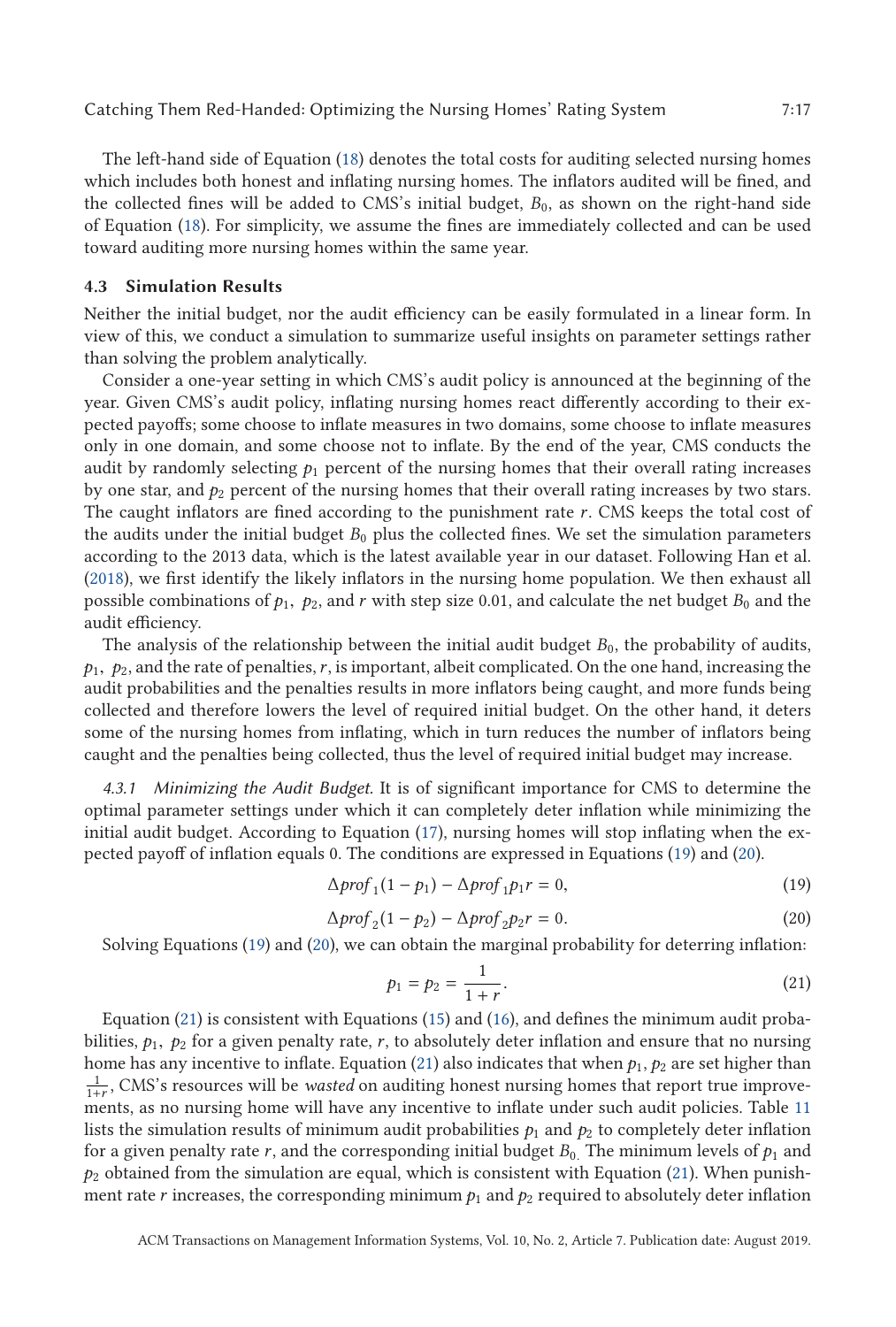<span id="page-17-0"></span>

| R 0.1 0.3 0.5 0.7 0.9 1.1 1.3 1.5 1.7 1.9                                                                                                                                                                                                                                                            |  |  |  |  |  |
|------------------------------------------------------------------------------------------------------------------------------------------------------------------------------------------------------------------------------------------------------------------------------------------------------|--|--|--|--|--|
|                                                                                                                                                                                                                                                                                                      |  |  |  |  |  |
|                                                                                                                                                                                                                                                                                                      |  |  |  |  |  |
| $\begin{tabular}{l ccccccccc } \hline \textbf{p}_1 & 0.91 & 0.77 & 0.67 & 0.59 & 0.53 & 0.48 & 0.44 & 0.4 & 0.38 & 0.35 \\ \textbf{p}_2 & 0.91 & 0.77 & 0.67 & 0.59 & 0.53 & 0.48 & 0.44 & 0.4 & 0.38 & 0.35 \\ \textbf{B}_0 & 340.34 & 287.98 & 250.58 & 220.66 & 198.22 & 179.52 & 164.56 & 149.6$ |  |  |  |  |  |

Table 11. Optimal Policy Parameters for Deterring Inflation

decrease. This result shows a tradeoff between audit probabilities and punishment rate to achieve the same outcome. The results in Table 11 also show that when the penalty rate *r*, increases, the corresponding net budget *B*<sup>0</sup> decreases. The reason is that when inflation is completely deterred, CMS collects no fine from auditing, and has to rely solely on net budget  $B_0$  to fund the audit process. In this situation, the smaller  $p_1$  and  $p_2$  lead to fewer audits and smaller net budget. The results also indicate that though increasing audit probabilities and penalty rate can both deter inflation, the way they function is different. While increasing audit probabilities increases the audit workload and its required budget, increasing the punishment rate does not affect the audit budget and can therefore be a more economical way for CMS to deter inflation.

*4.3.2 Maximizing the Audit Efficiency.* Completely deterring rating inflation, though desirable, may not be feasible, since the audit probability is limited by the initial budget, and the maximum punishment rate can be restricted by law. While a certain level of inflation may be inevitable, CMS can set audit parameters under the given net budget in order to maximize its audit efficiency. Since audits impose unnecessary burdens on honest nursing homes, CMS should focus its resources to audit *more* inflators and *fewer* honest nursing homes. Following this idea, we formulate the *audit efficiency*. We define the Percentage of Caught Inflators (*PCI*) to be the ratio between caught inflators and the total inflators in the system, and the Percentage of Audited Honest nursing homes (*PAH*) to be the ratio between audited honest nursing homes and the total honest nursing homes in the system. By definition, both *PCI* and *PAH* are between 0 and 1. The audit efficiency curve, defined as the corresponding *PCI* given a certain *PAH*, denoted as *PCI*(*PAH*), can then be plotted in a 1 × 1 square area, where the y-axis represents the *PCI*, and x-axis represents the *PAH*. Note that a given *PAH* can be achieved by multiple combinations of  $p_1$ ,  $p_2$ , and  $r$ , resulting in different *PCIs*.

To study the properties of the audit efficiency, we focus on the upper and lower limits of *PCI*, as the maximum and the minimum of audit efficiency. In the year 2013, the overall star ratings of 496 nursing homes increased as a result of their self-reported measures, of which 122 are identified as likely inflators (Han et al. [2018\)](#page-24-0). We set up our simulation based on these statistics. The following propositions are derived.

### **Proposition 1:**

The maximum audit efficiency is achieved at  $r = 0$ , and does not change with respect to  $B_0$ , i.e.,  $\forall B_{0x}, B_{0y} \in \{0, R^+\}, B_{0x} \neq B_{0y}, \max_{p_1, p_2, r} PCI(PAH, B_{0x}) = \max_{p_1, p_2, r} PCI(PAH, B_{0y}) = \max_{p_1, p_2, r} PCI(PAH, B_{0y}) = \max_{p_1, p_2, r} PCI(PAH, B_{0y}) = \max_{p_1, p_2, r} PCI(PAH, B_{0y}) = \max_{p_1, p_2, r} PCI(PAH, B_{0y}) = \max_{p_1, p_2, r} PCI(PAH, B_{0y}) = \$  $\max_{p_1, p_2, 0} PCI(PAH)$ .

#### **Proposition 2:**

(2.1) Given  $p_2$  and *r*, the maximum audit efficiency converges to  $p_2$  monotonically when  $p_1 \rightarrow 1$ . (2.2) Given  $p_1$  and *r*, the maximum audit efficiency converges to  $p_1$  when  $p_2 \rightarrow 1$ .

(2.3) If  $\triangle prof2 \cdot p_2 - \triangle prof1 \cdot p_1 < 0$ , or  $\frac{p_1}{p_2} >$  $\frac{\Delta prof2}{\Delta prof1} > 1$ , then the maximum audit efficiency does not change with respect to *r*. If  $\frac{p_1}{p_2}$  <<br>the values of **p**<sub>2</sub> **p**<sub>2</sub>  $\Delta$  profil and  $\Delta$  profil  $\frac{\Delta prof2}{\Delta prof1}$ , then the maximum audit efficiency depends on the values of *p1*, *p2*, Δ*prof* 1 and Δ*prof* 2, and is piecewise linear.

The proofs of the propositions are provided in the Appendix.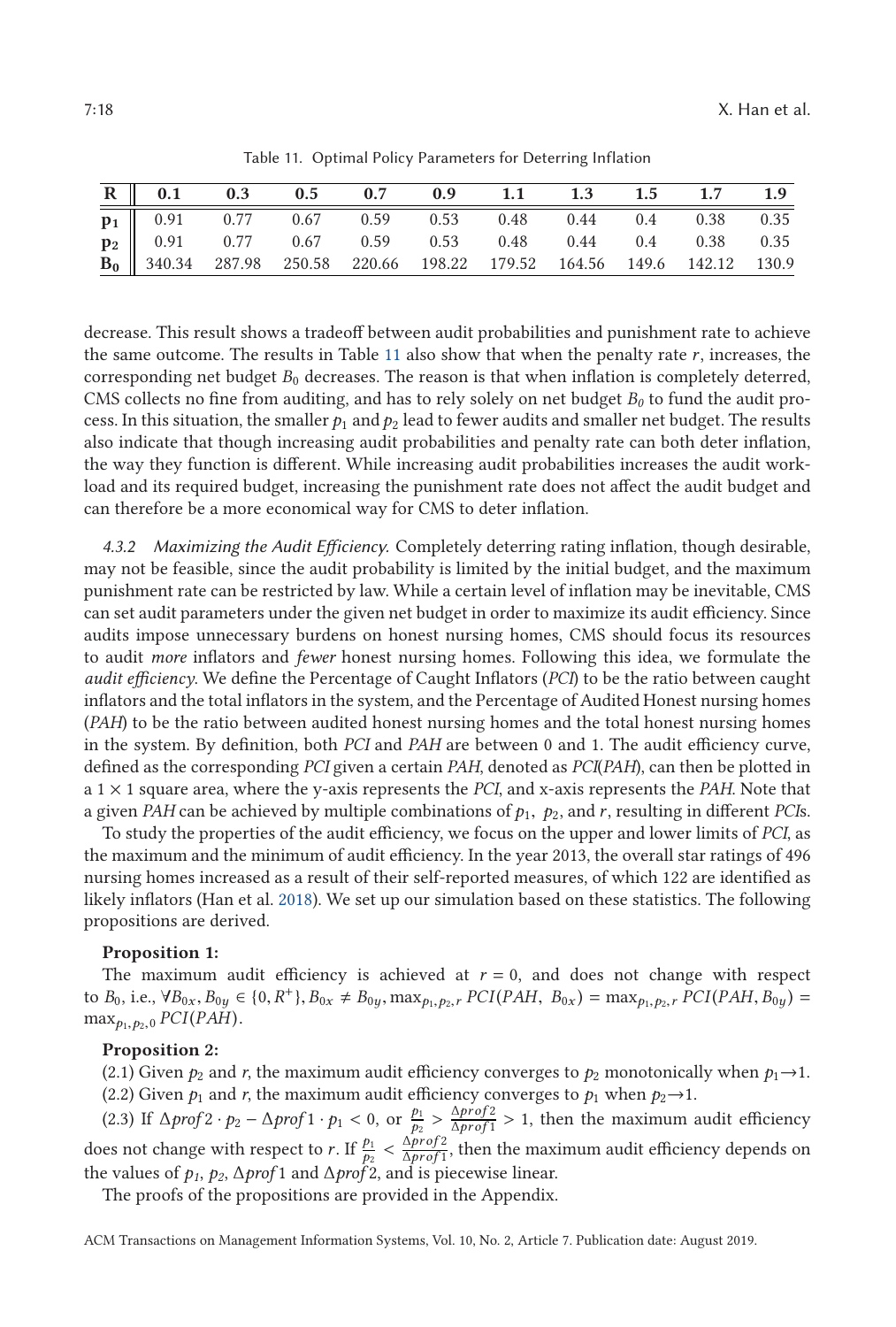<span id="page-18-0"></span>We justify the propositions using simulation results. Figure [1\(](#page-19-0)a) shows the maximum audit efficiency that CMS can achieve given different levels of net budget  $B_0$ . On the contrast, Figure [1\(](#page-19-0)b) shows the lowest audit efficiency CMS can achieve given the same levels of the net budget  $B_0$ .

As shown in Figure [1,](#page-19-0) the maximum audit efficiency is achieved at  $r = 0$  and increasing  $B_0$ will not further increase the audit efficiency. When  $r = 0$ , inflating nursing homes will face no consequence if they are caught, thus all the non-honest nursing homes that may inflate, will choose to do so. As a result, the inflator proportion in the suspect group reaches the maximum, and the audit efficiency also reaches the maximum at the given audit probabilities. The result is consistent with what is proved in Proposition 1. In this case, increasing  $B_0$  will not result in detecting more inflators, and can only put more honest nursing homes under audit. On the other hand, the lowest audit efficiency will decrease even more when  $B_0$  increases. This is due to the fact that for the same percentage of caught inflators (*PCI*), more honest nursing homes will be audited and thus *PAH* will also increase. From Figure [1,](#page-19-0) we also know that the maximum audit efficiency curve is piecewise linear and monotonically non-decreasing. These properties of the maximum audit efficiency curve are also consistent with the results derived in Proposition 2.

*4.3.3 Profit Gain Estimate.* The implementation of our model relies on the estimates of inflators' profit gain after self-reporting, i.e., Δ*prof* 1 and Δ*prof* 2. It can be challenging to evaluate these statistics for each individual nursing home. However, from CMS's perspective, it is possible to estimate the profit gain for each rating group, and it is not uncommon to see government agencies using average statistics when the actual number is difficult to be calculated. For example, IRS uses average statistics to determine tax liabilities (IRS [2016\)](#page-24-0).

In our analysis, we collect nursing homes' financial data from Office of Statewide Health Planning and Development (OSHPD) for the year 2009–2013. The data contains detailed information about the financial situation of each nursing home, including revenues, expenses and profits from each payer category, e.g., Medicare, Medicaid, Self-paying, etc. By combining the OSHPD financial data with CMS rating data, and following the method presented in Han et al. [\(2018\)](#page-24-0), we are able to calculate the average daily per patient profit for each rating group, as shown in Table [12.](#page-20-0) These statistics are used in our simulation.

According to the current rules for calculating overall rating, the average profit gain for nursing homes in each rating group can be calculated, as shown in Table [12.](#page-20-0) For example, for a threestar nursing home with an average profit 10.79, if it inflates one domain to obtain four stars in overall rating, its expected profit gain is <sup>Δ</sup>*prof* <sup>1</sup> <sup>=</sup> <sup>2</sup>.<sup>812</sup> <sup>=</sup> <sup>13</sup>.602−10.790. If the three-star nursing home inflates two domains, then its expected profit gain is <sup>Δ</sup>*prof* <sup>2</sup> <sup>=</sup> <sup>9</sup>.<sup>011</sup> <sup>=</sup> <sup>19</sup>.801−10.790. For nursing homes in other rating groups, the profit gain can be calculated in a similar way. For four-star nursing homes, the highest rating they can achieve after inflation is five stars, thus  $\Delta prof1 = \Delta prof2 = 6.199$ . For five-star nursing homes, their star ratings cannot be improved through inflation, thus  $\Delta prof1 = \Delta prof2 = 0$ . For one-star nursing homes, according to the rule, their overall ratings cannot exceed two stars after self-reporting, thus <sup>Δ</sup>*prof* <sup>1</sup> <sup>=</sup> <sup>Δ</sup>*prof* <sup>2</sup> <sup>=</sup> <sup>0</sup>.822.

#### **5 CONCLUSION**

CMS's Nursing Home Compare is the most widely used and respected evaluation system for nursing homes. Despite its importance, the system has been shown to suffer from exaggerated and inflated self-reported measures which significantly undermine the reliability of its ratings. This happens for two reasons: first, CMS does not have the budget to directly inspect all three domains and has to rely on the self-reported measures in two domains. Second, CMS does not have any audit system to detect and deter inflation of the self-reported measures. In this research, we address both of these issues.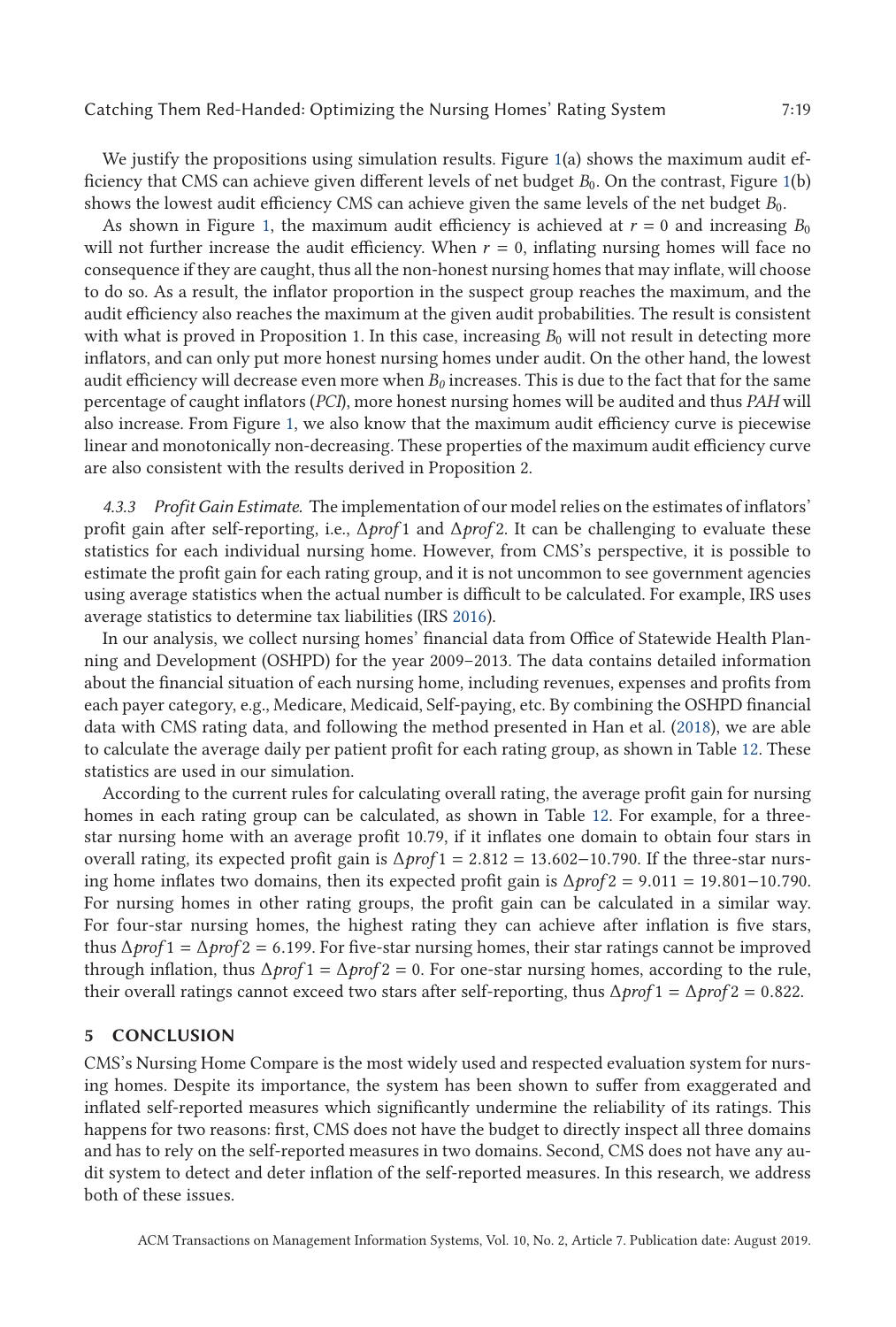<span id="page-19-0"></span>



Fig. 1. Efficiency curves given different net budget  $B_0$ .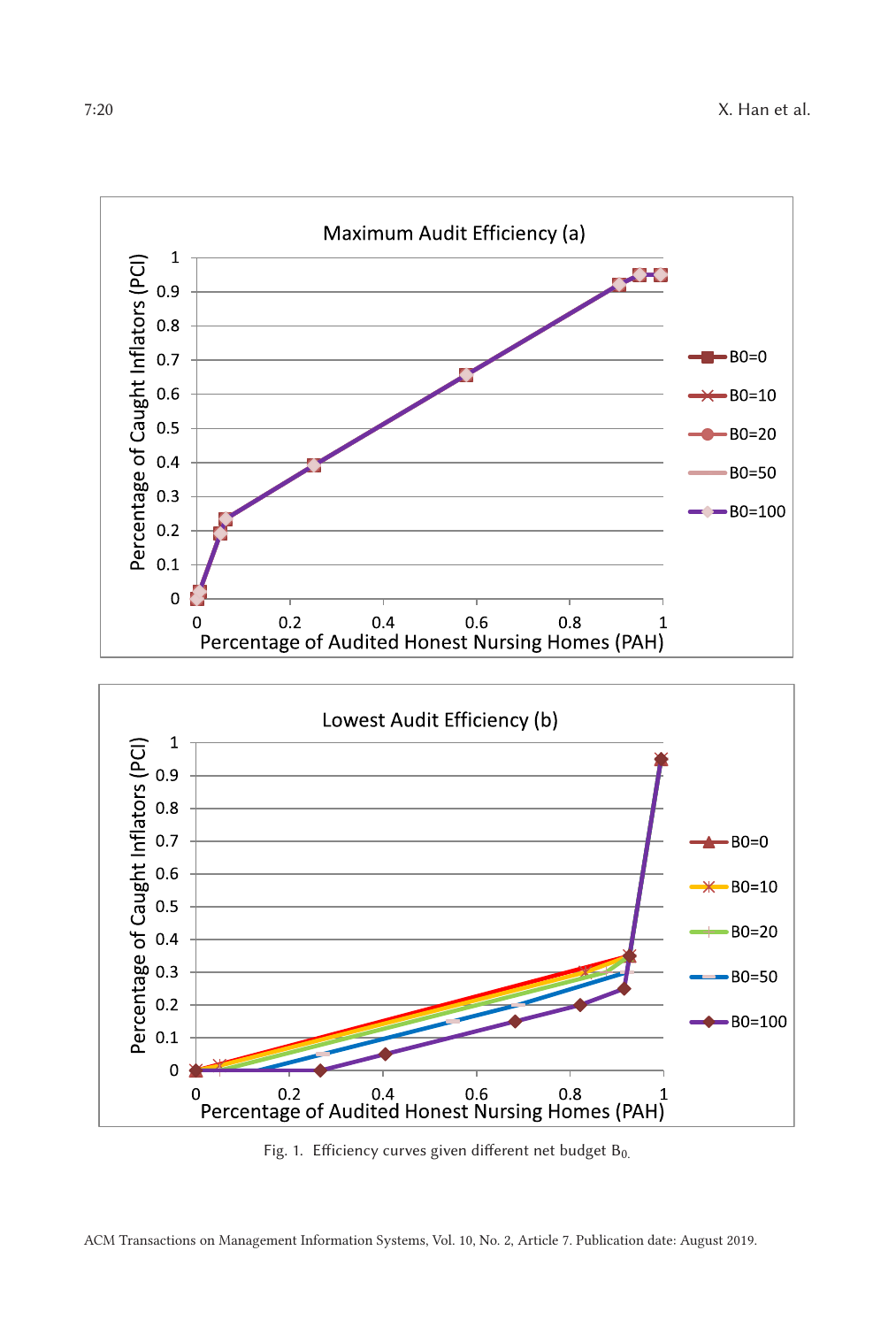| <b>Star Rating</b> | Expected profit | $\Delta$ <i>prof</i> 1 | $\Delta$ <i>prof</i> 2 |
|--------------------|-----------------|------------------------|------------------------|
| 5                  | 19.801          |                        |                        |
| 4                  | 13.602          | 6.199                  | 6.199                  |
| 3                  | 10.790          | 2.812                  | 9.011                  |
| 2                  | 10.108          | 0.682                  | 3.494                  |
|                    | 9.286           | 0.822                  | 0.822                  |

<span id="page-20-0"></span>Table 12. Estimated Profit Gain for Each Rating Group

We first examine if the domain that CMS currently inspects is the best choice in terms of reducing the population of nursing homes that can inflate and reducing the difficulty of detecting inflators. To do this, we develop a general formulation with different objective functions and solve a particular case that is close to CMS's current practice based on publicly available data on nursing home ratings. We show that CMS's current choice of inspection domain is not optimal if it intends to minimize the population of nursing homes that can inflate their reports, and CMS will be better off if it inspects the staffing domain instead. We also show that CMS's current choice of inspection domain is only optimal had there been an audit system in place to complement it. This is due to the fact that the current inspection strategy of CMS minimizes the difficulty of detecting the inflating nursing homes, yet it does not have any audit system to utilize this potential.

We then design an auditing system for CMS which will be coupled with its current inspection strategy with two objective functions: to minimize the initial budget required to conduct the audits and to maximize the efficiency of the audit in terms of the ratio of audited inflators to audited honest nursing homes. To design the audit system, we first derive analytical conditions on the parameter settings, and then conduct a simulation to justify the results.

Given the limitations of datasets and the assumptions, this research may have the following limitations: When optimizing the inspection strategy, we found it very difficult to accurately measure the cost of inspecting each domain. Our result is obtained based on the assumption that the inspection cost for all domains is equal while in practice the inspection cost for each of the three domains may be different as it is driven by many factors such as local regulations and differences in difficulty of inspecting measures within each domain. However, we keep our problem setting close to the current practice as much as possible, thus our results are reasonable estimates of the current system and can provide a theoretical framework for optimizing the inspection structure.

When designing the audit system, we assume that the fines can be collected immediately to fund more audits within the same year. In view of the fact that the process of collecting fines is long and time-consuming, all fines may not be available within the same year. As a result, the quantitative results we obtained will be different in this case, but most qualitative results will still hold. In view that no complete audit system is currently adopted by CMS, our design provides a reasonable plan and can serve as a benchmark for other audit system designs.

Our results not only provide insights and theoretical support for CMS's current rating system but also provide guidelines for the future audit mechanism design. Moreover, this research has important managerial application for other rating systems that share similar features. A good example is the Merit-Based Incentive Payment System (MIPS), which is used by CMS to rate the physicians based on a combination of inspected and self-reported measures. With the fast development of healthcare IT solutions, self-reported measures can have a wide application in different rating systems. Our research provides a good framework to systematically control the quality of self-reported measures, which guarantees the accuracy and reliability of subsequent ratings.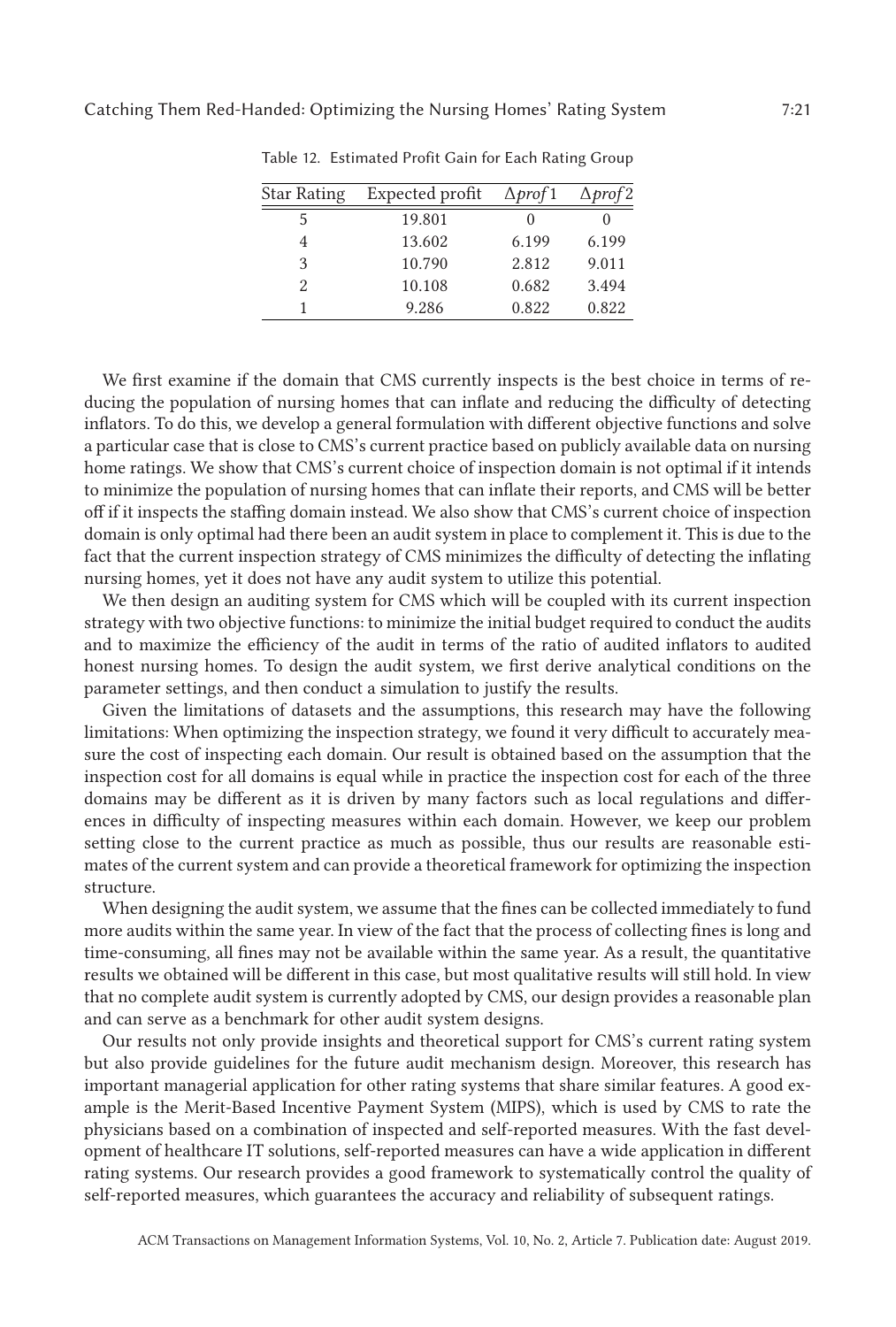# **APPENDIX A**

### **Proof for Proposition 1:**

We first divide the nursing home population into four different types, as shown in Table [A.1.](#page-22-0) The PAH is calculated as

$$
PAH = \frac{\pi_{HI2} p_2 + \pi_{HI1} p_1}{\pi_{HI2} + \pi_{HI1}}
$$

Note that PAH is a linear combination of  $p_1$  and  $p_2$ , since  $\pi_{H11}$  and  $\pi_{H12}$  are constant. The PCI is calculated as

$$
PCI = \frac{\pi_{LI2}(p_1, p_2, r) \cdot p_2 + \pi_{LI1}(p_1, p_2, r) \cdot p_1}{\pi_{LI2}(p_1, p_2, r) + \pi_{LI1}(p_1, p_2, r)} = \frac{1}{\pi_{LI}}(\pi_{LI2}(p_1, p_2, r) \cdot p_2 + \pi_{LI1}(p_1, p_2, r) \cdot p_1)
$$

where  $\pi_{LI} = \pi_{LI2}(p_1, p_2, r) + \pi_{LI1}(p_1, p_2, r)$  denotes the total number of inflators in the system. The first term in the parenthesis denotes the caught inflators from the 2-star suspect group, and the second term denotes the caught inflators from the 1-star group.

Since  $\pi_{LI2}(p_1, p_2, r)$  and  $\pi_{LI1}(p_1, p_2, r)$  are both non-increasing in *r*, the linear combination  $\pi_{LI2}(p_1, p_2, r) \cdot p_2 + \pi_{LI1}(p_1, p_2, r) \cdot p_1$  is maximized at  $r = 0$ . For higher  $B_0$ , higher punishment rate  $r$  can be used in the audit, however, the audit efficiency is maximized at  $r = 0$ , and higher net budget *B*<sub>0</sub> does not result in higher the audit efficiency, i.e.,  $\exists B_{0x}, B_{0y} \in \{0, R^+\}, B_{0x} \neq R_2$  and  $\exists B_{0x}$   $\exists B_{0x}$   $\exists B_{0x}$   $\exists B_{0x}$   $\exists B_{0x}$   $\exists B_{0x}$   $\exists B_{0x}$   $\exists B_{0x}$   $\exists B_{0x}$   $\exists B_{0x}$   $\$  $B_{0y}$ , max<sub>p1</sub>, p<sub>2</sub>,*r TPR*(*FPR*,  $B_{0x}$ ) = max<sub>p<sub>1</sub>, p<sub>2</sub>,*r TPR*(*FPR*,  $B_{0y}$ ) = max<sub>p<sub>1</sub>, p<sub>2</sub>,0</sub> *TPR*(*FPR*)</sub>

### **Proof for Proposition 2:**

**(2.1)** The nursing homes having intention to inflate make their decisions based on the expected payoffs of the following three cases:

0. Not Inflate.  $\Pi_0=0$ 

1. Inflate 1 star.  $\Pi_1 = \Delta \text{prof1} (1 - p_1 - p_1 r)$ 

2. Inflate 2 stars.  $\Pi_2 = \Delta \text{prof2} (1 - p_2 - p_2 r)$ 

In our problem, we have Δ*prof* 1 ≤ Δ*prof* 2 for all rating levels.

Given *r* and  $p_2$ , and set  $p_1 = 0$ ,  $\Pi_2 = \Delta \text{prof}_2(1 - p_2 - p_2 r)$ , denote the profit when  $p_1 = 0$  as  $\Pi_{10} = \Delta \text{prof}_1$ 

a) If  $\Pi_{10} \leq \Pi_2$ , PCI<sub>0</sub> =  $p_2$ . When  $p_1$  increases,  $\Pi_1$  decreases, thus  $\Pi_1 \leq \Pi_2$  holds, and PCI =  $p_2$ b) If  $\Pi_{10}$  >  $\Pi_2$ , PCI<sub>0</sub> =  $p_1$ . When  $p_1$  increases,  $\Pi_1$  decreases.

|                         |    | <b>True Service Quality</b>                                                                                                                                                                                                          |                                                                                                                                                                                                        |  |  |
|-------------------------|----|--------------------------------------------------------------------------------------------------------------------------------------------------------------------------------------------------------------------------------------|--------------------------------------------------------------------------------------------------------------------------------------------------------------------------------------------------------|--|--|
|                         |    | н                                                                                                                                                                                                                                    |                                                                                                                                                                                                        |  |  |
| Increase<br><b>Star</b> |    | $\pi_{\rm HI}$ : NHs improve star rating<br>legitimately, including $\pi_{\text{H11 and}}$ $\pi_{\text{H12}}$<br>$\pi_{HI2}$ – Honest NHs reporting 2-star<br>improvement<br>$\pi_{H1}$ – Honest NHs reporting 1-star<br>improvement | $\pi_{\text{LI}}$ : Inflators, including $\pi_{\text{LI}}$ and<br>$\pi_{LI2}$<br>$\pi_{\text{LI2}}$ – Inflators inflating 1 star <sup>a</sup><br>$\pi_{L1}$ – Inflators inflating 2 stars <sup>b</sup> |  |  |
|                         | NI | $\pi_{HNI}$ : Established NHs                                                                                                                                                                                                        | $(\pi_{\text{LIO}})$ : Potential inflators who<br>choose not to inflate $c$<br>$\pi_{LNI}$ : "Abandoned" NHs                                                                                           |  |  |

| Table A.1. Nursing Home (NH) Population Partition |  |  |  |  |  |  |
|---------------------------------------------------|--|--|--|--|--|--|
|---------------------------------------------------|--|--|--|--|--|--|

*a. Nursing homes choosing to inflate 2 stars, if any, are confounded with the population*  $\pi_{\rm HI2}$ .

*b. Nursing homes choosing to inflate 1 star, if any, are confounded with the population*  $\pi_{\rm HI1}$ .

*c. Nursing homes with the intention to inflate but decide not to inflate due to unfavorable expected payoff. They are confounded with other honest nursing homes and are also not the focus of audit.*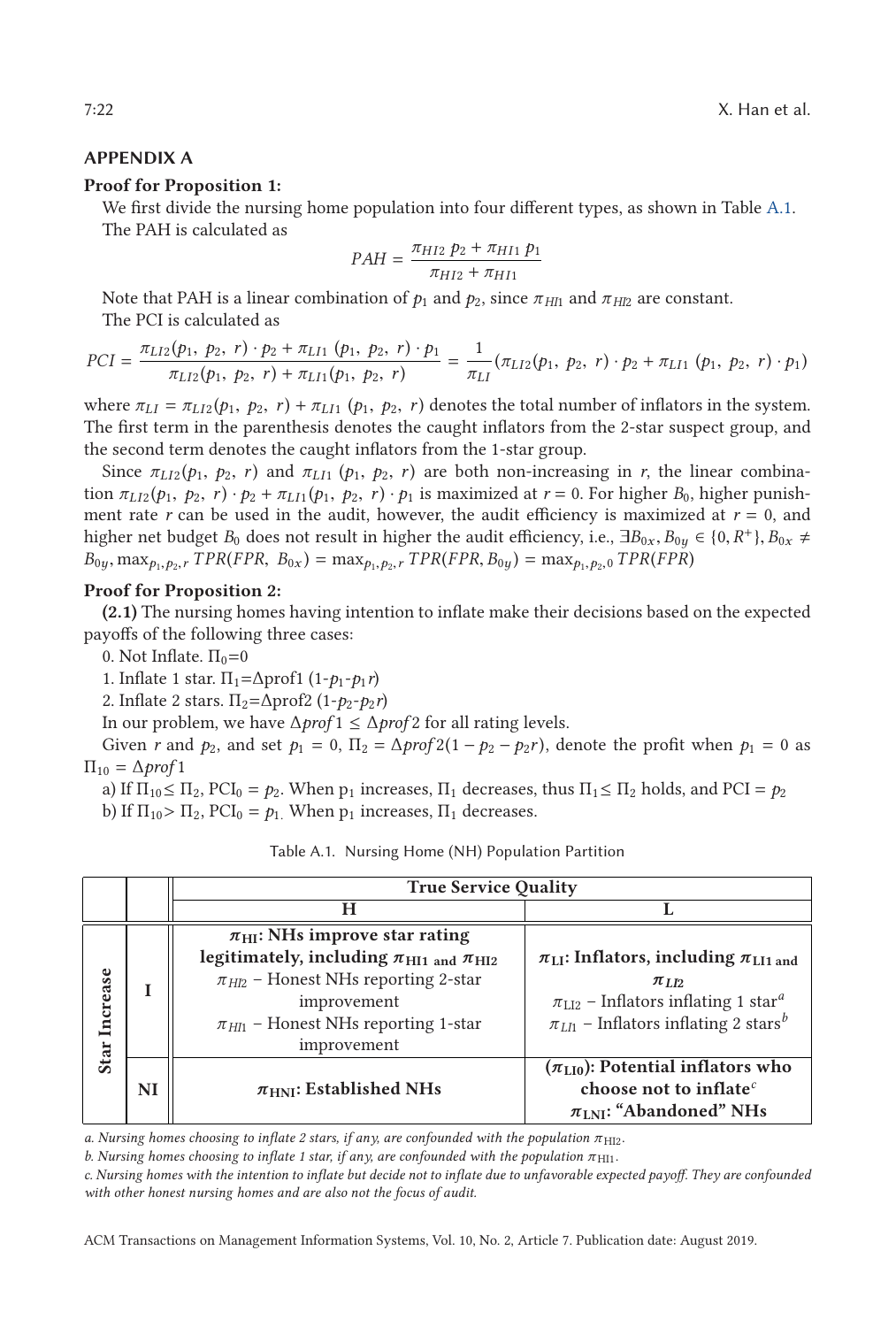<span id="page-22-0"></span>

Fig. A.1. Three cases of the profit function.

The breakpoints is  $\Pi_2 = \Delta p r \cdot f^2 (1 - p_2 - p_2 r) = \Delta p r \cdot f^2 (1 - p_1 - p_1 r) = \Pi_1$ , i.e.,

$$
p_1* = \frac{\Delta prof1 - \Delta prof2 + \Delta prof2(1+r)p_2}{\Delta prof1(1+r)}
$$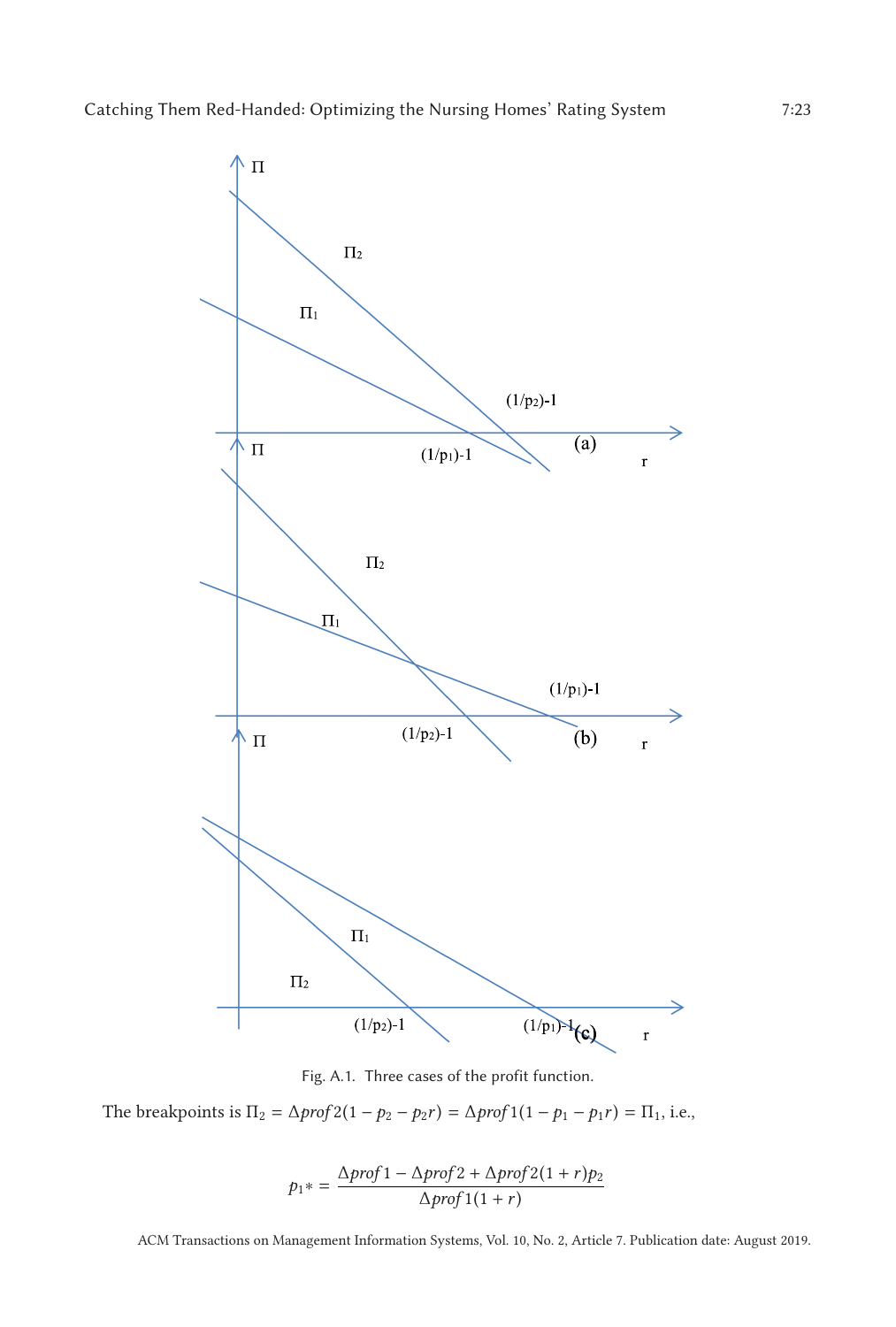When  $p_1 > p_1$ <sup>\*</sup>, we have  $\Pi_1 < \Pi_2$  and PCI=  $p_2$ . In other words,

$$
PCI = p_1, \qquad \text{when } p_1 \le p_1*
$$

$$
p_2, \qquad \text{when } p_1 > p_1*
$$

Thus, if  $p_1$ ∗ <  $p_2$  holds, then PCI is monotonically non-decreasing in  $p_1$ 

$$
p_1 * -p_2 = \frac{\Delta prof1 - \Delta prof2 + \Delta prof2(1+r)p_2 - \Delta prof1(1+r)p_2}{\Delta prof1(1+r)}
$$

$$
= \frac{\Delta prof1 - \Delta prof2}{\Delta prof1(1+r)}[1 - (1+r)p_2]
$$

Since  $\frac{\Delta prof 1-\Delta prof 2}{\Delta prof(1+ir)} \leq 0$ , and  $1-(1+r)p_2 > 0$  when  $\Pi_2>0$ , thus  $p_1 * -p_2 \leq 0$ , i.e.,  $p_1 * < p_2$  always holds when  $\Pi > 0$ . In other words, PCI is monotonically non-decreasing in  $p_1$ . holds when  $\Pi_2 > 0$ . In other words, PCI is monotonically non-decreasing in  $p_1$ .

**(2.2)** Given *r* and  $p_1$ , and set  $p_2 = 0$ ,  $\Pi_1 = \Delta prof 1(1 - p_1 - p_1 r)$ ,  $\Pi_{20} = \Delta prof 2 > \Pi_1$ , and PCI<sub>0</sub> =  $p_2$ . When  $p_2$  increases,  $\Pi_2$  decreases.

The breakpoints are Π<sub>2</sub> = Δ*prof* 2(1 − *p*<sub>2</sub> − *p*<sub>2</sub>*r*) = Δ*prof* 1(1 − *p*<sub>1</sub> − *p*<sub>1</sub>*r*) = Π<sub>1</sub>, i.e.,

$$
p_2* = \frac{\Delta prof2 - \Delta prof1 + \Delta prof1(1+r)p_1}{\Delta prof2(1+r)}
$$

When  $p_2 > p_2$ <sup>\*</sup>, we have  $\Pi_1 > \Pi_2$  and PCI=  $p_1$ . In other words,

$$
PCI = p_2, \qquad \text{when } p_2 \leq p_2*
$$

$$
p_1, \qquad \text{when } p_2 > p_2*
$$

Thus, if  $p_2$ ∗ <  $p_1$ , then PCI is monotonically non-decreasing in  $p_2$ 

$$
p_2 * -p_1 = \frac{\Delta prof2 - \Delta prof1 + \Delta prof1(1+r)p_1 - \Delta prof2(1+r)p_1}{\Delta prof2(1+r)}
$$

$$
= \frac{\Delta prof2 - \Delta prof1}{\Delta prof2(1+r)} = [1 - (1+r)p_1]
$$

Since  $\frac{\Delta prof2-\Delta prof1}{\Delta prof2(1+r)} \ge 0$ , and  $1-(1+r)p_1 > 0$  when  $\Pi_1>0$ , thus  $p_2 * -p_1 \ge 0$ , i.e.,  $p_2 * > p_1$ , as a analytical property of *p* increases PCI increases to *p*<sup>\*</sup>>*p*. first, then drops hask to *p* and stay at *p* result, when  $p_2$  increases, PCI increases to  $p_2^* > p_1$  first, then drops back to  $p_1$  and stay at  $p_1$ . PCI is NOT monotonic in  $p_2$ .

**(2.3)** Given  $p_1$  and  $p_2$ , set  $r_0 = 0$ , thus  $\Pi_{20} = \Delta \text{prof}_2(1 - p_2)$ ,  $\Pi_{10} = \Delta \text{prof}_1(1 - p_1)$ , If  $\Pi_{20} > \Pi_{10}$ , we have

$$
\Delta prof2(1-p_2) > \Delta prof1(1-p_1)
$$

$$
\Delta prof 2 - \Delta prof 1 > \Delta prof 2p_2 - \Delta prof 1p_1
$$

Since  $\Delta prof 2 - \Delta prof 1 \geq 0$ , if  $\Delta prof 2 \cdot p_2 - \Delta prof 1 \cdot p_1 < 0$ , then  $\Pi_{20} > \Pi_{10}$  holds.<br>When rincreases if  $\Pi_2 > \Pi_2$  still holds then PCI does not change. In other words When *r* increases, if  $\Pi_2 > \Pi_1$  still holds, then PCI does not change. In other words,

$$
\Delta prof2(1-p_2-p_2r) > \Delta prof1(1-p_1-p_1r)
$$

Or

$$
\Delta prof2 - \Delta prof1 > (\Delta prof2p_2 - \Delta prof1p_1)(1 + r)
$$

Case 1. If  $\Delta prof 2p_2 - \Delta prof 1p_1 < 0$ , when r increases, the right-hand side decreases, thus the overequation always holds. In this case  $\Pi_2 > \Pi_1$  holds when rincreases  $PCI - p_2$  and will not above equation always holds. In this case,  $\Pi_2 > \Pi_1$  holds when *r* increases. PCI =  $p2$ , and will not change.

Case 2. If  $\Delta \text{prof}_2 - \Delta \text{prof}_1 \text{p}_1 > 0$ , three subcases can be discussed.

ACM Transactions on Management Information Systems, Vol. 10, No. 2, Article 7. Publication date: August 2019.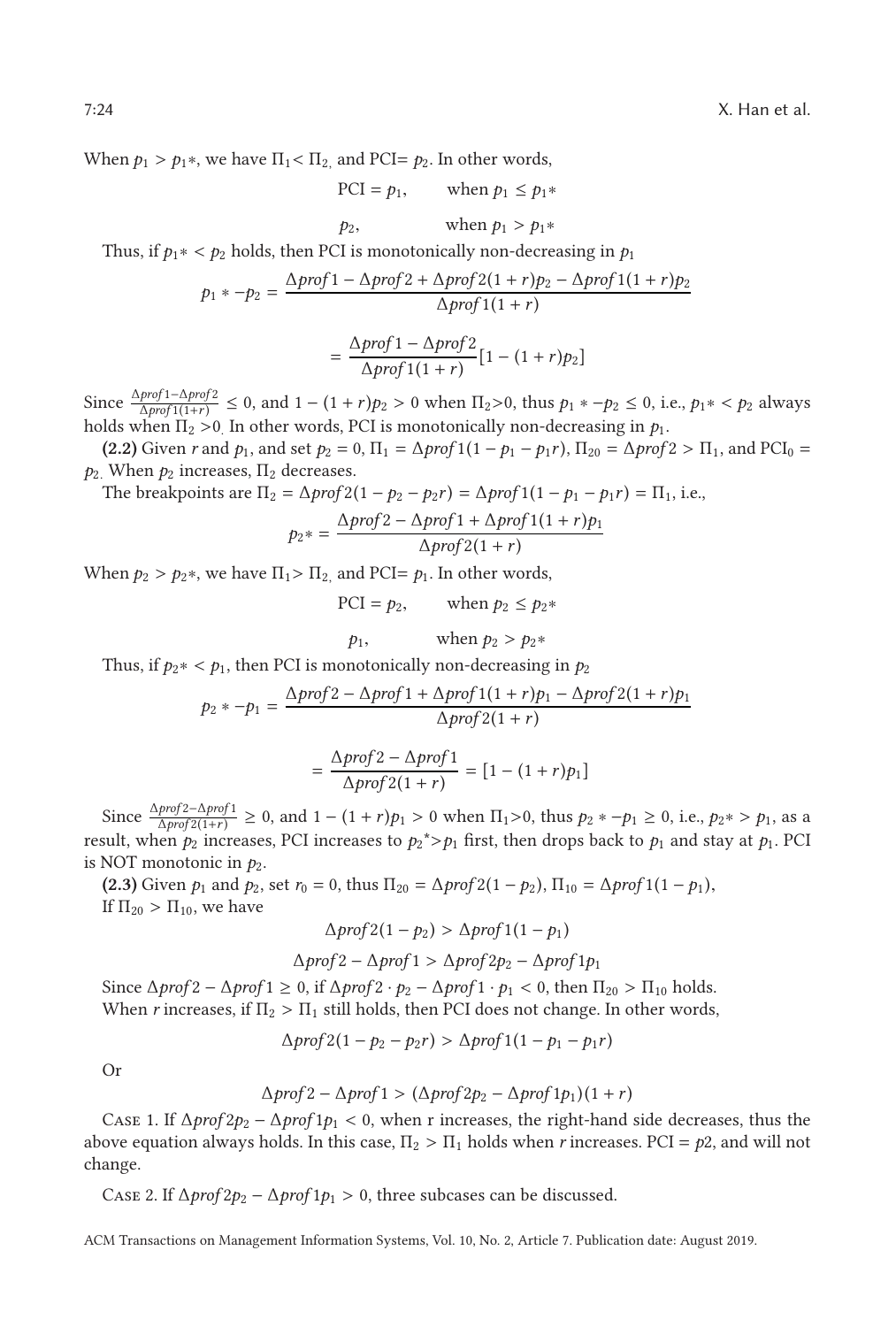<span id="page-24-0"></span>a) If  $p_1 > p_2$ , then  $\Pi_{20} > \Pi_{10}$ , the payoff functions are shown in Figure [A.1\(](#page-22-0)a). In this case,  $\Pi_2 > \Pi_1$  holds for  $\Pi > 0$ ; thus PCI =  $p_2$ , and will not change. b) If  $p_1 < p_2$ , then if  $\Pi_{20} > \Pi_{10}$ , PCI =  $p_2$ , the payoff functions are shown in Figure [A.1\(](#page-22-0)b). In this case, if  $r < \frac{\Delta prof2 - \Delta prof1}{\Delta prof2 p} - \Delta prof1 p_1 - 1$ , then  $\Pi_1 < \Pi_2$ , and PCI =  $p_2$ . If  $r > \frac{\Delta prof 2 - \Delta prof 1}{\Delta prof 2p_2 - \Delta prof 1p_1} - 1$ , then  $\Pi_1 > \Pi_2$ , and PCI =  $p_1$ . c) If  $p_1 < p_2$ , then when  $\Pi_{20} < \Pi_{10}$ , the payoff functions are shown in Figure [A.1\(](#page-22-0)c). In this case,  $\Pi_1 > \Pi_2$  always holds, PCI =  $p_1$ , and will not change.

### **REFERENCES**

- Ahmed Abbasi, Zhu Zhang, David Zimbra, Hsinchun Chen, and Jay F. Nunamaker, Jr. 2010. Detecting fake websites: The contribution of statistical learning theory. *MIS Quarterly* (2010), 435–461.
- A. Abbasi, C. C. Albrecht, A. Vance, and J. V. Hansen. 2012. MetaFraud: A meta-learning framework for detecting financial fraud. *MIS Quarterly* 36, 4 (2012), 1293–1327.
- A. Abbasi, F. M. Zahedi, D. Zeng, Y. Chen, H. Chen, and J. F. Nunamaker, Jr. 2015. Enhancing predictive analytics for antiphishing by exploiting website genre information. *Journal of Management Information Systems* 31, 4 (2015), 109–157.
- Xue Bai, Ram Gopal, Manuel Nunez, and Dmitry Zhdanov. 2012. On the prevention of fraud and privacy exposure in process information flow. *INFORMS Journal on Computing* 24, 3 (2012), 416–432.
- Jeffrey R. Casterella, Kevan L. Jensen, and W. Robert Knechel. 2009. Is self-regulated peer review effective at signaling audit quality? *The Accounting Review* 84, 3 (2009), 713–735.
- Richard J. Cebula. 2012. Impact of income-detection technology and other factors on aggregate income tax evasion: The case of the United States. *PSL Quarterly Review* 54, 219 (2012).
- M. Cecchini, H. Aytug, G. J. Koehler, and P. Pathak. 2010. Detecting management fraud in public companies. *Management Science* 56, 7 (2010), 1146–1160.
- Centers for Medicare and Medicaid Services (CMS). 2015. Design for Nursing Home Compare Five-Star Quality Rating System: Technical Users' Guide. [https://www.cms.gov/Medicare/Provider-Enrollment-and-Certification/](https://www.cms.gov/Medicare/Provider-Enrollment-and-Certification/CertificationandComplianc/Downloads/usersguide.pdf) [CertificationandComplianc/Downloads/usersguide.pdf.](https://www.cms.gov/Medicare/Provider-Enrollment-and-Certification/CertificationandComplianc/Downloads/usersguide.pdf)
- Centers for Medicare and Medicaid Services (CMS). Changes to Nursing Home Compare and the Five Star Quality Rating System. [http://www.medicareadvocacy.org/changes-to-nursing-home-compare-and-the-five-star-quality](http://www.medicareadvocacy.org/changes-to-nursing-home-compare-and-the-five-star-quality-rating-system/)[rating-system/.](http://www.medicareadvocacy.org/changes-to-nursing-home-compare-and-the-five-star-quality-rating-system/)
- Chrysanthos Dellarocas. 2000. Immunizing online reputation reporting systems against unfair ratings and discriminatory behavior. In *Proceedings of the 2nd ACM Conference on Electronic Commerce*, 150–157.
- Stefano DellaVigna and Eliana La Ferrara. 2010. Detecting illegal arms trade. *American Economic Journal: Economic Policy* 2, 4 (2010), 26–57.
- Mark Duggan and Steven D. Levitt. 2000. Winning isn't everything: Corruption in sumo wrestling. *National Bureau of Economic Research* w7798 (2000).
- Donald G. Fowles. 2012. *A Profile of Older Americans*. Administration on Aging. US Department of Health and Human Services.
- Lana Friesen. 2003. Targeting enforcement to improve compliance with environmental regulations. *Journal of Environmental Economics and Management* 46, 1 (2003), 72–85.
- Scott M. Gilpatric, Christian A. Vossler, and Michael McKee. 2011. Regulatory enforcement with competitive endogenous audit mechanisms. *The RAND Journal of Economics* 42, 2 (2011), 292–312.
- Xu Han, Yaraghi Niam, and Ram Gopal. 2018. Winning at all costs: Analysis of inflation in nursing homes' rating system. *Production and Operations Management* 27, 2 (2018), 215–233.
- Jon D. Harford. 1987. Self-reporting of pollution and the firm's behavior under imperfectly enforceable regulations. *Journal of Environmental Economics and Management* 14, 3 (1987), 293–303.
- Eric Helland. 1998. The enforcement of pollution control laws: Inspections, violations, and self-reporting. *Review of Economics and Statistics* 80, 1 (1998), 141–153.
- Gilles Hilary and Clive Lennox. 2005. The credibility of self-regulation: Evidence from the accounting profession's peer review program. *Journal of Accounting and Economics* 40, 1–3 (2005), 211–229.
- IBM. 2015. IBM ILOG CPLEX Optimization Studio Getting Started with the IDE. [https://www.ibm.com/support/](https://www.ibm.com/support/knowledgecenter/SSSA5P_12.6.3/ilog.odms.studio.help/pdf/gsoplide.pdf) [knowledgecenter/SSSA5P\\_12.6.3/ilog.odms.studio.help/pdf/gsoplide.pdf,](https://www.ibm.com/support/knowledgecenter/SSSA5P_12.6.3/ilog.odms.studio.help/pdf/gsoplide.pdf) (2015).
- IRS. 2016. Information About Your Notice, Penalty and Interest. [https://www.irs.gov/pub/irs-pdf/n746.pdf,](https://www.irs.gov/pub/irs-pdf/n746.pdf) (2016).
- Robert Innes. 1999. Remediation and self-reporting in optimal law enforcement. *Journal of Public Economics* 72, 3 (1999), 379–393.